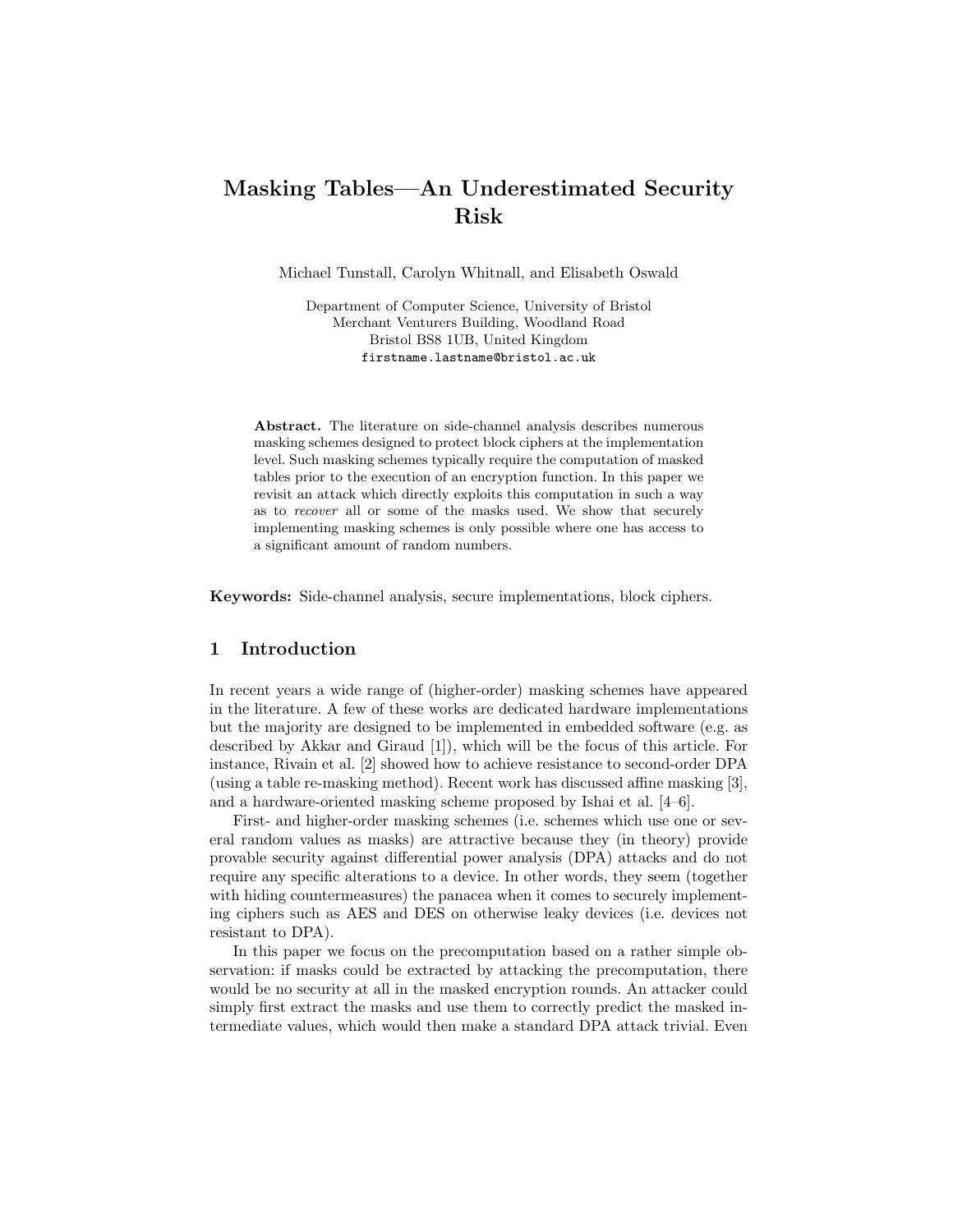if an implementation were to use on-the-fly computations of masked S-box tables, if these were vulnerable, then an attack would succeed, as demonstrated by Pan et al. [7].

In this paper we set out to provide a thorough analysis of the application of this type of attack to a variety of state-of-the-art masking approaches when the precomputation is implemented using hiding strategies. We give a thorough theoretical analysis using the evaluation approach suggested by Whitnall and Oswald [8]. This enables us to show, independently of a specific device, how well such attacks work by giving a number of key figures for varying signal-to-noise ratios (SNR, as defined by Mangard et al. [9]), such as the magnitude of resulting correlation coefficients, success probabilities for deriving masks, and the number of traces required for the subsequent key recovery step.

Furthermore, we describe some practical results of attacks on real devices for two representative platforms (an 8-bit and a 32-bit microprocessor). Our results serve as both warning and guidance: they show that the attacks work even with strong hiding countermeasures, and provide information about what SNR is required such that hiding begins to effectively mitigate our attacks.

We have structured our work as follows. We begin by briefly recalling the necessary background with regards to Boolean and affine masking, hiding countermeasures, and the working principle of standard DPA attacks in Sect. 2. Then we explain our attacks against precomputation, including how we model them for our theoretic analysis in Sect. 3. Results of this analysis are provided for all combinations of masking schemes and hiding strategies, for different SNRs. Following on from that we describe our practical processors and setups and report on practical attack outcomes in Sect. 4. We conclude in the last section of the article. After providing references we also use an appendix to collect those tables that are too unwieldy to be included in the main body of this work.

## 2 Background to Masking, Hiding, and DPA

The masking of intermediate values is a popular software countermeasure in practice (evidence for this is provided by the large number of articles and patents with industrial co-authors  $[1, 3, 10, 11]$ . Boolean masking fits well to symmetric encryption schemes (such as AES) and variants such as higher-order masking or affine masking have been the topic of many recent publications. The simple underlying principle of any masking scheme is that, rather than processing the intermediate values (e.g. a key byte, plaintext byte, output of an S-box look-up) directly, one conceals these values with some random value. The hope is that the intermediate value will no longer be predictable and hence the implementation will be secure with regard to (first-order) DPA attacks.

To complicate the adversary's task even further one may also employ hiding techniques. In software this typically means using dummy (or sequences of) instructions (i.e. additional sequences of instructions operating on dummy data, which are indistinguishable from the flow of the actual algorithm) and randomising the sequence of instructions in various ways. Adding dummy instructions is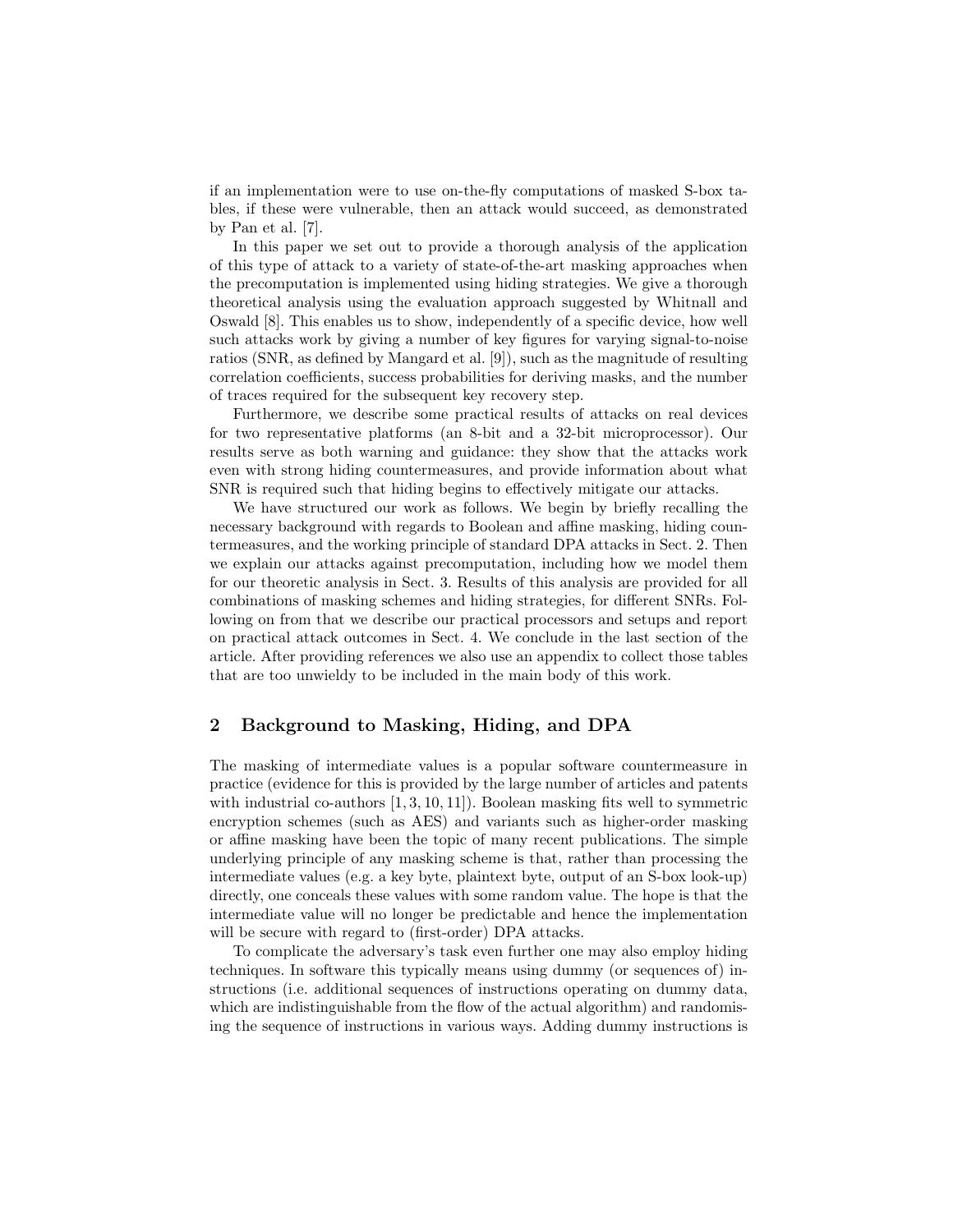simple but can be costly, moreover recent work points to the inherent difficulty of achieving indistinguishability in practice [12].

In the following sections we introduce details of Boolean and affine masking that are relevant for DPA attacks on the precomputation that we concentrate on. Further, we explain three randomization strategies which are relatively cheap to implement, and to the best of our knowledge are relevant in practice. We complete the necessary background by very briefly explaining Differential Power Analysis (DPA).

#### 2.1 Masking

We now explain the general principle of masking schemes based on Boolean masks. Thereafter we explain how other schemes such as second-order Boolean masking and affine masking are different.

Boolean masks are random values that are exclusive-ored (short XORed) with intermediate values. In the case of AES, this implies that every state byte is masked in this way (whether or not different masks are used for different state bytes depends on efficiency considerations and on the order of DPA attacks one wants to prevent). Similarly, all keys bytes are masked (the decision for different or equal masks again depends on security and efficiency considerations). For example, Herbst et al. [13] give a full explanation of a first-order masking scheme for a typical software implementation of  $\text{AES}^1$ . To keep this paper self-contained we briefly summarise how the masked round functions are implemented:

- AddRoundKey remains the same but operates on masked inputs. We assume key and plaintext mask are different.
- SubBytes is replaced by a masked table which is precomputed at the beginning of each encryption round using Alg. 1. There are two random values involved in this precomputation:  $r$ , the *address mask* and  $s$ , the *data mask*.

| <b>Algorithm 1:</b> Masking a Substitution Table for Boolean Masking.                                                                                     |
|-----------------------------------------------------------------------------------------------------------------------------------------------------------|
| <b>Input:</b> S a 256-byte substitution table, random values $r, s \in \{0, \ldots, 255\}$ .<br><b>Output:</b> $S'$ a 256-byte masked substitution table. |
| 1 for $i \leftarrow 0$ to 255 do<br>2   $S'[i] = S[i \oplus r] \oplus s$<br>3 end                                                                         |
| 4 return $S'$                                                                                                                                             |

ShiftRows remains unchanged.

The MixColumns function is implemented to ensure that all intermediate values remain masked throughout.

<sup>1</sup> Herbst et al. describe how to mask AES and randomise the flow within rounds (the S-box precomputation is not randomised).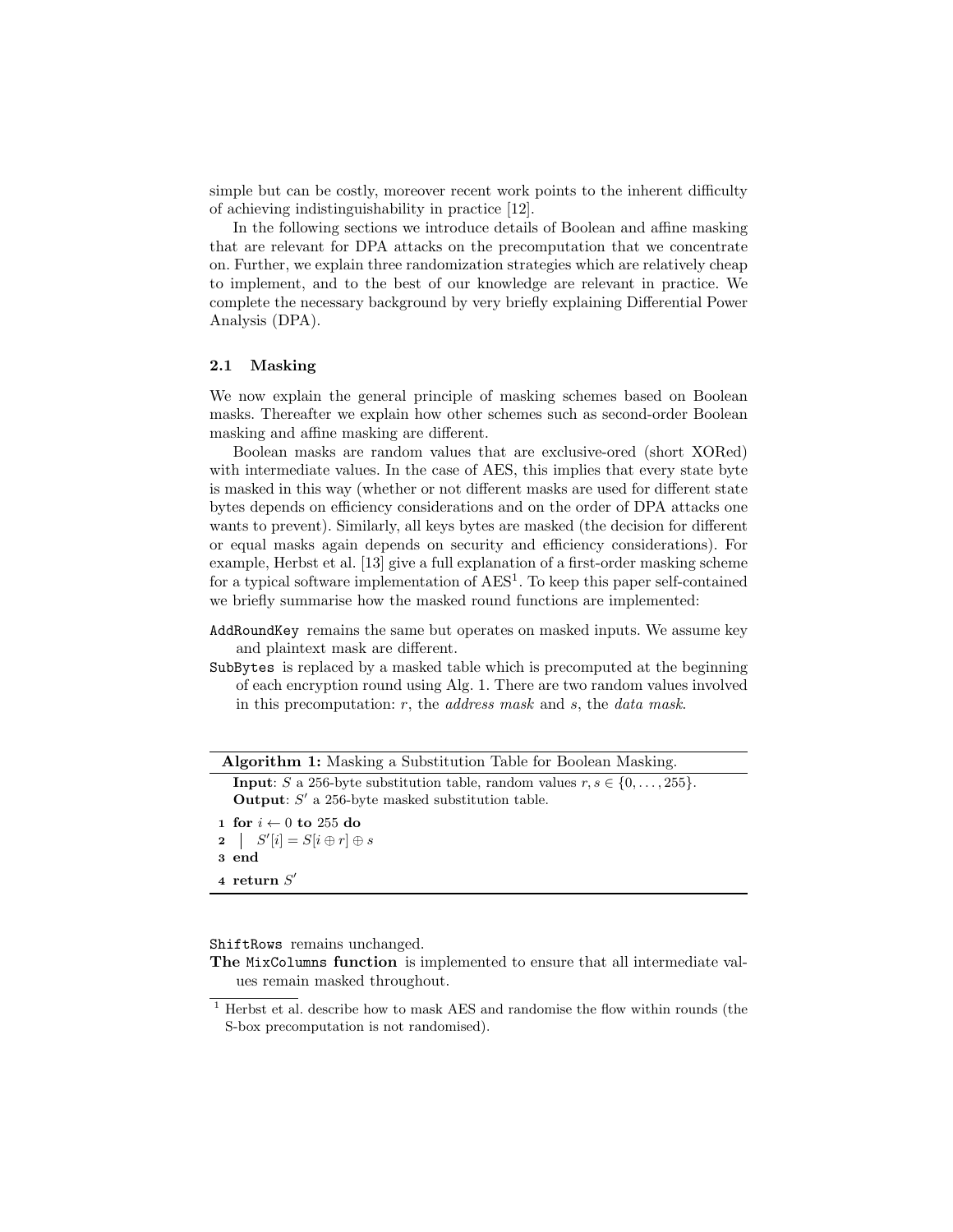KeySchedule remains the same but works on masked data using the same masked substitution table as the masked SubBytes function.

Second-order Boolean Masking: Second-order masking extends first-order masking by applying a second mask to each intermediate value, i.e. a value is represented by three shares  $(x = (x_1, x_2, x_3)$ , such that  $x = x_1 \oplus x_2 \oplus x_3$ . masking scheme for AES following this principle has been described by Rivain et al. [2]. As for Boolean masking, the majority of the round functions remain largely unchanged. However, conducting a SubBytes operation becomes problematic because, unlike in first-order masking, it is not possible to 're-use' a precomputed table (re-using a table with the same set of masks two or more times would produce a second-order leakage). Consequently, the entire masked S-box needs to be produced when required during the round function. Alg. 2 shows how to securely compute such an S-box.

| <b>Algorithm 2:</b> Masking a Substitution Table for Second-Order Boolean                      |
|------------------------------------------------------------------------------------------------|
| Masking $[2]$ .                                                                                |
| <b>Input:</b> $S$ a 256-byte substitution table, random values                                 |
| $r_1, r_2, r_3, s_1, s_2 \in \{0, \ldots, 255\}$ , and x' where $x = x' \oplus r_1 \oplus r_2$ |
| <b>Output:</b> $S(x) \oplus s_1 \oplus s_2$ .                                                  |
| 1 $r' = (r_1 \oplus r_2) \oplus r_3$                                                           |
| 2 for $i \leftarrow 0$ to 255 do                                                               |
| $3 \mid a = i \oplus r'$                                                                       |
| 4   $S'[i] = (S[a \oplus x'] \oplus s_1) \oplus s_2$                                           |
| 5 end                                                                                          |
| 6 return $S'[r_3]$                                                                             |
|                                                                                                |

Affine Masking: Fumaroli et al. proposed an alternative masking scheme that uses an affine transformation  $G$  rather than a Boolean mask [3]. Hence to mask a value  $x$  ones applies  $G$  where

$$
G: \mathbb{F}_{2^8} \longrightarrow \mathbb{F}_{2^8} : x \longmapsto r \cdot x \oplus r'
$$
,

with randomly chosen mask bytes  $r \in \mathbb{F}_{2^8} \setminus \{0\}$  and  $r' \in \mathbb{F}_{2^8}$ .

Affine masking can be applied to all round functions by adapting the functions accordingly (see Fumaroli et al. [3] for details). As we focus our attacks on those operations relating to the computation required to produce a masked substitution table we only give the algorithm required to generate such a table, see Alg 3.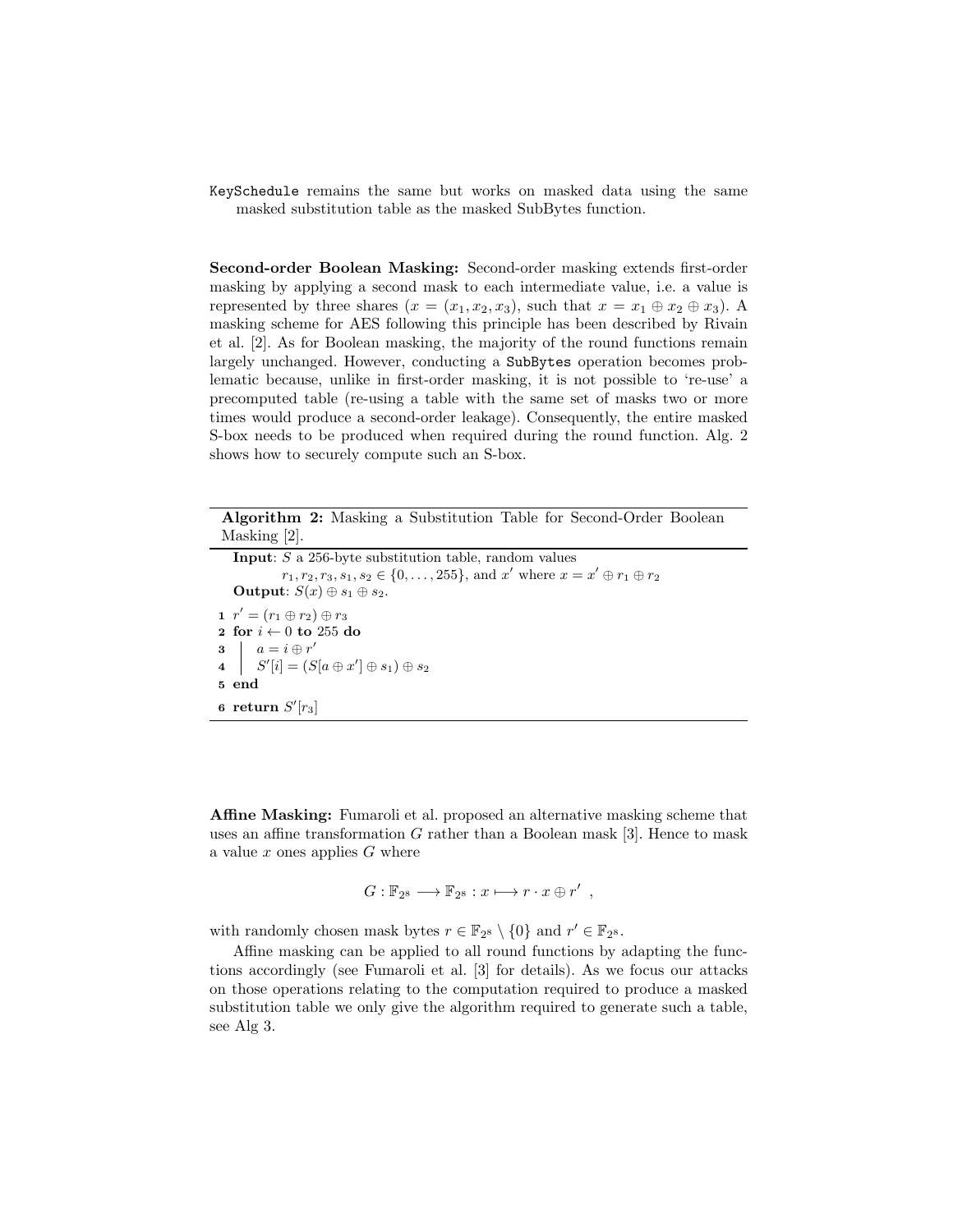#### Algorithm 3: Masking a Substitution Table for Affine Masking.

**Input:**  $S$  a 256-byte substitution table,  $r, r'$  two random values used as masks. Output: S a 256-byte masked substitution table.

1 for  $i \leftarrow 0$  to  $255$  do 2  $|G[i] = r \cdot i \oplus r'$ 3 end 4 for  $i \leftarrow 0$  to 255 do 5  $|S'[i] = G[S[G[i]]]$ 6 end 7 return  $G, S'$ 

### 2.2 Hiding

Our focus is on how to generate a masked (S-box) table prior to an encryption run in some random order. Randomly going through the loop indices can be achieved in various ways, and we list the three most generic strategies in order of increasing complexity. Using Alg. 1 as an example, line 2 would be replaced by

$$
S'[f(i)] = S[f(i) \oplus r] \oplus s
$$

for some function  $f$ .

Random start index. One method to introduce some randomness into the indexing (when looking at multiple runs of the loop as in multiple traces) is to randomly choose the start index. That is

$$
f: \{0, \ldots, 255\} \longrightarrow \{0, \ldots, 255\} : x \longmapsto x + k \mod 256 ,
$$

where a fresh  $k \in \{0, \ldots, 255\}$  is generated for each instance of the algorithm. This is also the method that was suggested by Herbst et al. [13].

Random walk. Another simple method, defined by Naccache et al. [14], uses an LFSR to generate a (pseudo)random walk through the indices. That is,

 $f : \{0, \ldots, 255\} \longrightarrow \{0, \ldots, 255\} : x \longmapsto (((x \oplus w) \times u) + y) \oplus z \mod 256$ ,

where a fresh  $w, y, z \in \{0, \ldots, 255\}$  and  $u \in \{1, 3, \ldots, 255\}$  are generated for each instance of the algorithm.

Random permutation. To go through all the indices one could generate a random permutation of the 256 elements in  $\{0, \ldots, 255\}$ . However, creating such a random permutation requires the generation of 256 random numbers [15]. Random number generation is costly and one approach to make this more practical is to generate a shorter sequence of random numbers and apply the same sequence repeatedly to the 256 elements. That is,

$$
f: \{0, \ldots, 255\} \longrightarrow \{0, \ldots, 255\} : x \longmapsto g_{x \bmod n} + m \left\lfloor \frac{x}{n} \right\rfloor \bmod 256 ,
$$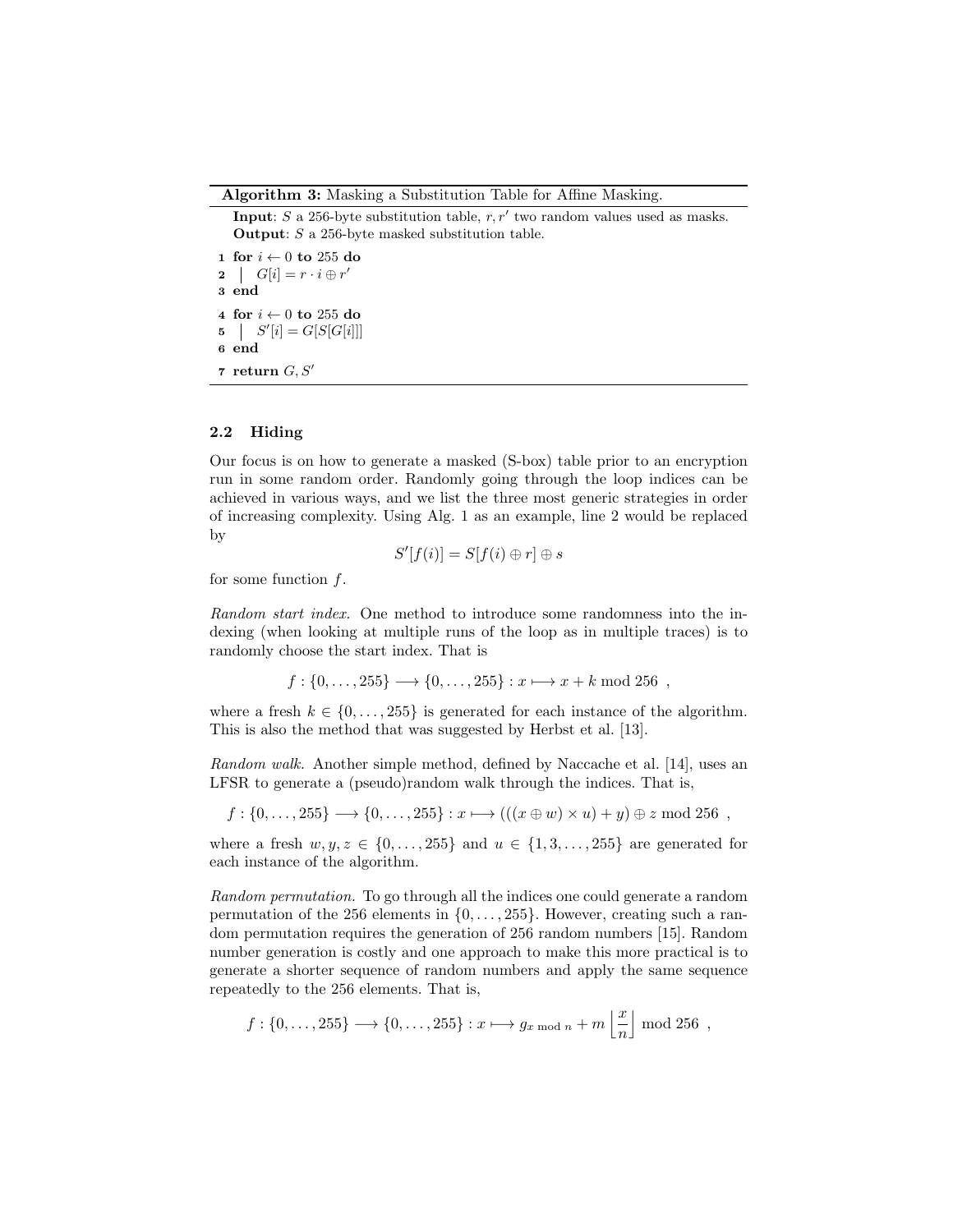where g is a random sequence of length m given  $m/256$  and  $n = 256/m$ . As previously, a fresh random sequence is generated for each instance of the algorithm. Intuitively, the larger  $m$  is, the closer one gets to a truly random permutation.

## 2.3 Differential Power Analysis

We consider a 'standard' Differential Power Analysis (DPA) scenario as defined by Mangard et al. [16]. That is, we assume that the power consumption  $T$  of a cryptographic device depends on some internal value (or state)  $F_{k^*}(X)$  which we call the *intermediate value*: a function  $F_{k^*}: \mathcal{X} \to \mathcal{Z}$  of some part of the known plaintext (a random variable  $X \in \mathcal{X}$ ) which is dependent on some part of a secret key  $k^* \in \mathcal{K}$ . Consequently, we have  $T = L \circ F_{k^*}(X) + \varepsilon$ , where  $L : \mathcal{Z} \longrightarrow \mathbb{R}$ describes the data-dependent component and  $\varepsilon$  contains the remaining power consumption which can be modelled as independent random noise. We consider an attacker who acquires  $N$  power measurements corresponding to encryptions of N known plaintexts  $x_i \in \mathcal{X}, i = 1, ..., N$  and wishes to recover the secret key k ∗ . The attacker can accurately compute the internal values as they would be under each key hypothesis  ${F_k(x_i)}_{i=1}^N$ ,  $k \in \mathcal{K}$  and uses whatever information available about the true leakage function  $L$  to construct a prediction model  $M : \mathcal{Z} \to \mathcal{M}$ .

DPA is based on the assumption that the power model values corresponding to the correct key hypothesis should have a closer resemblance to true trace measurements than the power model values corresponding to incorrect key hypotheses. This similarity can be measured using the correlation coefficient:

$$
D_{\rho,T}(k) = \rho(T, M_k) = \frac{\text{cov}(T, M_k)}{\sqrt{\text{var}(T)}\sqrt{\text{var}(M_k)}}.
$$
 (1)

Whitnall and Oswald  $[8]$  note that the *nearest rival margin* (i.e., the distance between the correct key and the closest rival hypothesis when the theoretic distinguishing vector<sup>2</sup> is ranked) has a substantial bearing on practical outcomes, because the number of needed power traces (NNT) that are required to detect a statistically significant difference increases as the actual magnitude of the true difference decreases. By defining practically relevant scenarios, it is hence possible to derive true correlation coefficients, examine the resulting margins and then conclude on the number of needed traces (as explained in Ch. 4 and 6 of [9]). The correlation coefficient in an ideal (noise-free) setting scales with the SNR as shown in  $(2)$  (which corresponds to  $(6.5)$  Ch. 6 of [9]). Given the correlation coefficient corresponding to the correct key  $\rho_{ck}$  and the correlation coefficient of the nearest rival  $\rho_{nr}$  we can use (3) (which corresponds to (4.43) in [9]) to calculate the NNT. In this equation we choose  $\alpha = 0.05$  according to the usual statistical practice).

 $^{\rm 2}$  The theoretic distinguishing vector represents the underlying values which an attack seeks to estimate, and is computed from known distributions rather than estimated on sampled data.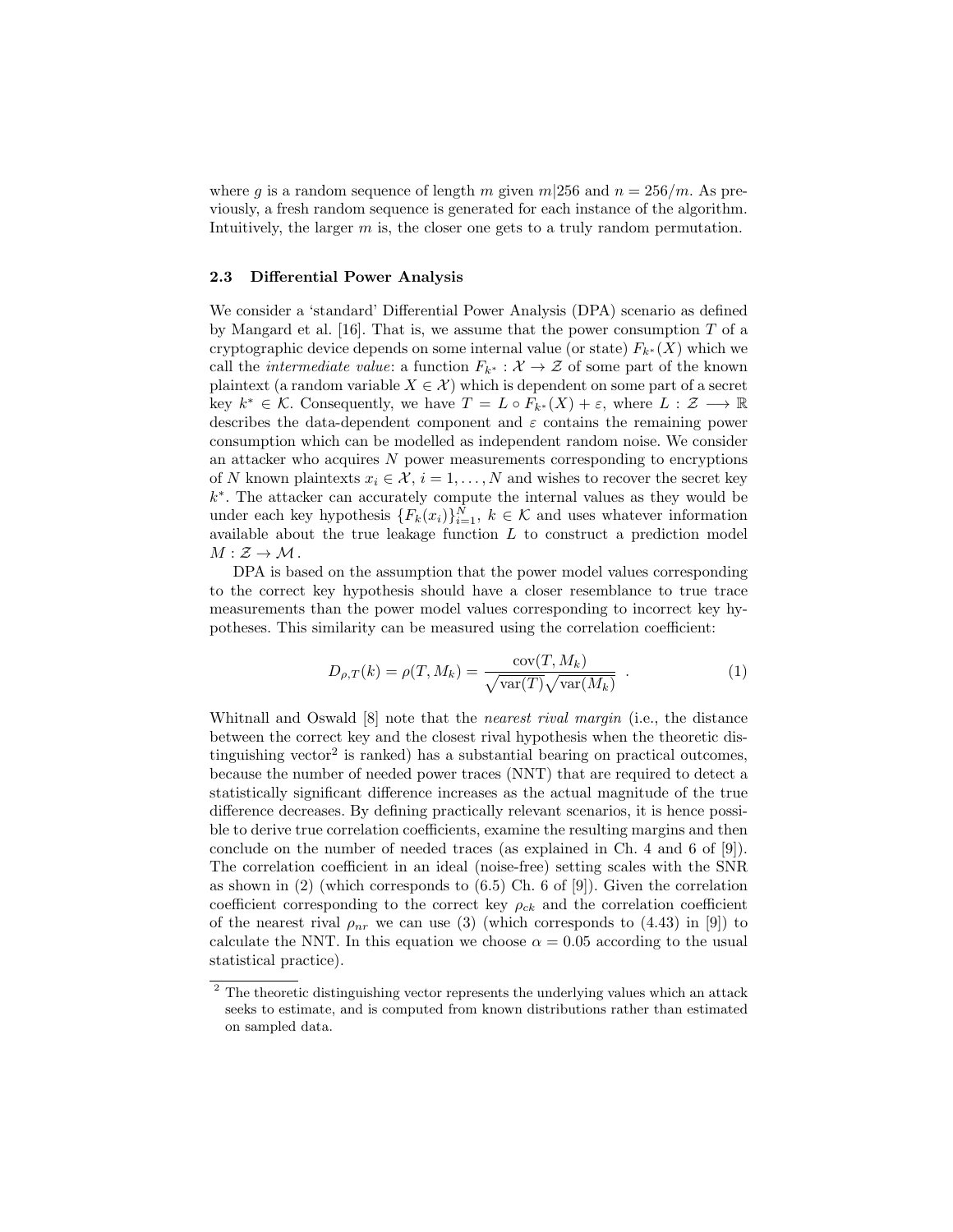$$
\rho(T, M_k) = \frac{\rho(L \circ F_{k^*}(X), M_k)}{\sqrt{1 + \frac{1}{SNR}}}
$$
\n(2)

$$
NNT = 3 + 8 \cdot \frac{z^2_{1-\alpha}}{\left(\ln \frac{1+\rho_{ck}}{1-\rho_{ck}} - \ln \frac{1+\rho_{nr}}{1-\rho_{nr}}\right)^2}
$$
(3)

## 3 Mask Recovery Attacks

In an attack on the precomputation we take a single power consumption trace for one encryption run and extract the part of the trace that corresponds to the precomputation. This trace is then divided up into 256 portions that are then used as a set of traces to conduct a standard DPA. The message is the index  $i$ used to control the loop, and the unknowns that we wish to derive are the masks used.

#### 3.1 Boolean Masking

To attack an implementation of Boolean masking (see Alg. 1) one proceeds by determining the mask r used to blind the address of the S-box table followed by the mask s used to mask the data elements in the table. Note that the application of this strategy does not change when applying it to second-order Boolean masking: in order to target the masked S-box outputs it is sufficient to extract  $r_1 \oplus r_2$  and  $s_1 \oplus s_2$  as they occur in Alg. 2—which, in practice, is no different to extracting  $r$  and  $s$  from Alg. 1. Wherever we present tables and results labelled 'Boolean masking' it should be understood that they relate equally to second- and first-order outcomes.

Masking only. We now explain in more detail how the above description translates into a model that can be used to predict attack outcomes. As per our description, we first attempt to extract  $r$ . The attack outcome here is a distinguishing vector that allows us to 'rank' our hypotheses for  $r$ . We then use  $r$  to determine s. Looking at this differently: we can actually test several values of r and examine the attack outcomes for s in each case (intuitively for incorrect  $r$  the recovery of  $s$  will completely fail). In our work we settled on allowing a certain number of the best, denoted h, hypotheses for  $r$  to be tested with s. Consequently, to model the mask recovery attack for our theoretic analysis we define the  $K_{x,h}$  to represent the h highest ranking hypotheses for the variable x. We can then consider the probability of complete mask recovery to be

$$
Pr(r \in K_{r,h}) \cdot Pr(s \in K_{s,1}|r \text{ is known})
$$

We also take into account the probability of *partially* uncovering the masks, by which we mean that our guess at  $r$  is correct and our guess at  $s$  is incorrect but close (i.e. a short Hamming distance from the correct  $s$ )—which is reasonable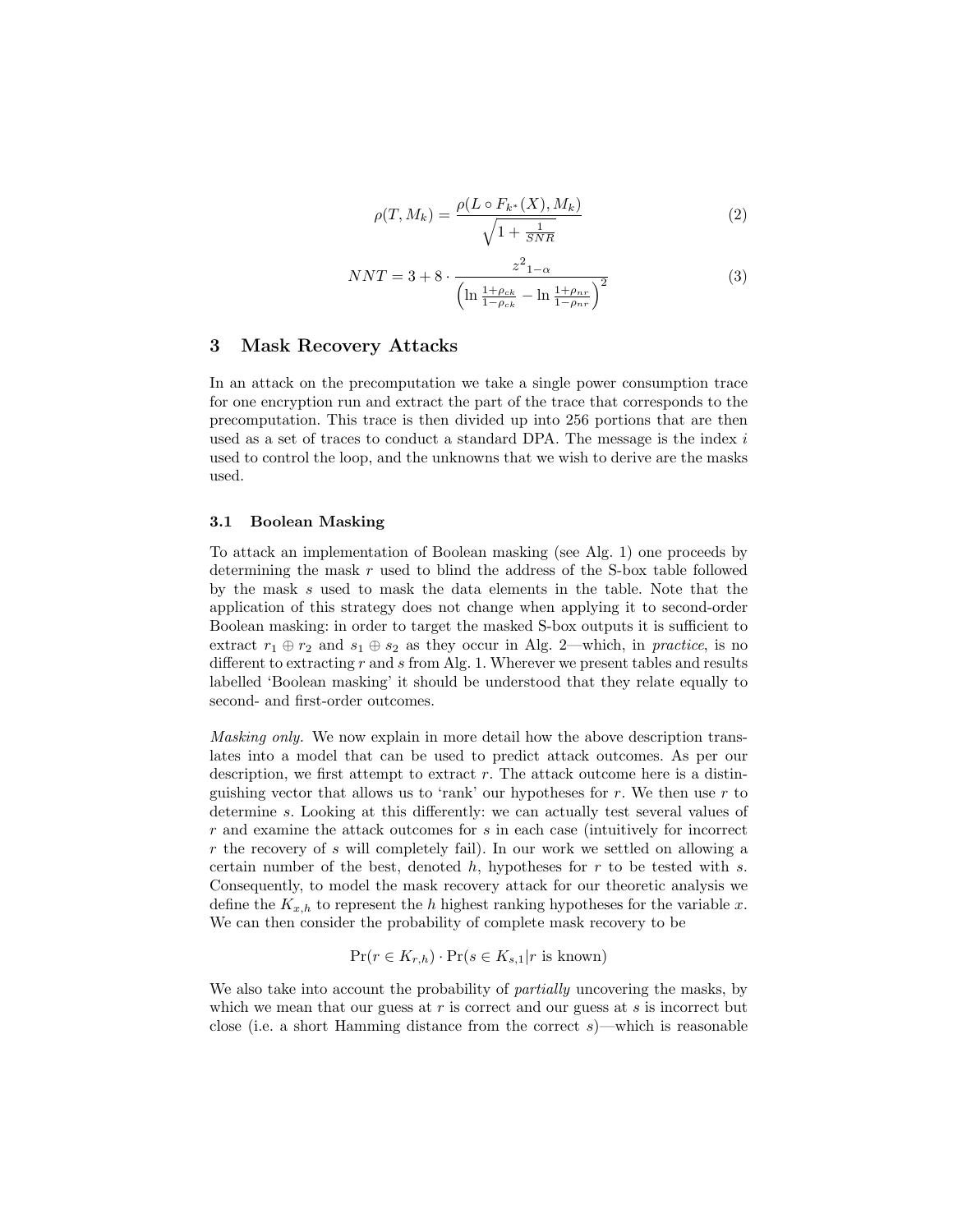because the nearest rivals in an attack against an XOR operation are of this form. These probabilities can be computed, for any given number of observations (i.e., in our case the  $N = 256$  trace-segments relating to the loops of the S-box masking procedure), via a formula related to Eqn. (3):

$$
\Pr(\rho_{cm} \text{ distinguished from } \rho_{alt}) = 1 - \Phi \left[ z_{1-\alpha} - \frac{\left( \ln \frac{1+\rho_{cm}}{1-\rho_{cm}} - \ln \frac{1+\rho_{alt}}{1-\rho_{alt}} \right)}{2 \cdot \sqrt{2/(N-3)}} \right] (4)
$$

where  $\rho_{cm}$  denotes the correct-hypothesis correlation and  $\rho_{alt}$  denotes the correlation produced by the relevant alternative (for example, the h-th ranked candidate for r). The values  $\rho_{cm}$  and  $\rho_{alt}$  are taken directly from theoretic distinguishing vector. As (4) shows we use the statistical power related to the correcthypothesis correlation and the relevant alternative to approximate the probabilities for recovering r, and having r ranked among the first  $K_{r,h}$  hypotheses respectively. Our method of retaining and confirming  $h$  hypotheses means that we are not so concerned with minimising 'false positives'—which corresponds (implicitly) with relaxing the significance criteria. For our theoretic analysis to be meaningful we need to choose, for these computations, a value of  $\alpha$  which reflects an attacker's approach in practice, rather than obey typical statistical conventions which impose strong decision criteria as protection against false positives.<sup>3</sup> We settle on  $\alpha = 0.2$ , which we were able to experimentally confirm *does* align well with the apparent workings of our attack strategy in practice.

Based on these probabilities we can model the success of the subsequent key recovery step carried out in a practical attack. The probabilities for (partial) mask recovery describe how, in effect, an adversary would bias the masks (either remove them if masks are recovered without error, or correctly predict most of the bits effectively leaving only a small bias due to the remaining unknown bits). With this information we can compute theoretic outcomes for the key recovery step and use the nearest rival margins to obtain the number of needed traces (for the entire attack) in practice for a given SNR<sup>4</sup> .

<sup>3</sup> Note that in many typical applications of formal hypothesis testing—medical treatment evaluation, for example—false positives have serious consequences. Competent analysts will opt to increase their sample sizes rather than weaken their decision criteria in order to get conclusive results. Since the unmasking phase of a mask recovery attack is constrained to a sample size of 256 an attacker does not have this option, nor are the consequences of a false positive so 'expensive'.

<sup>&</sup>lt;sup>4</sup> Throughout this paper we assume in our models that the device leaks the Hamming weight and that the adversary uses this as power model. This is not a shortcoming for several reasons. Firstly, the numbers we provide are independent of the actual power model; they do however depend on the fact that we assume that the adversary's model effectively matches the leakage model of the device. If an adversary were to use an imprecise model, this would change the outcomes and the analysis would need to be done accounting for the imprecision. Secondly, leakages observed in practice from software implementations on small processors originate typically from transfers of intermediate data or address values over buses. These components typically leak the Hamming weight or the Hamming distance from some fixed value.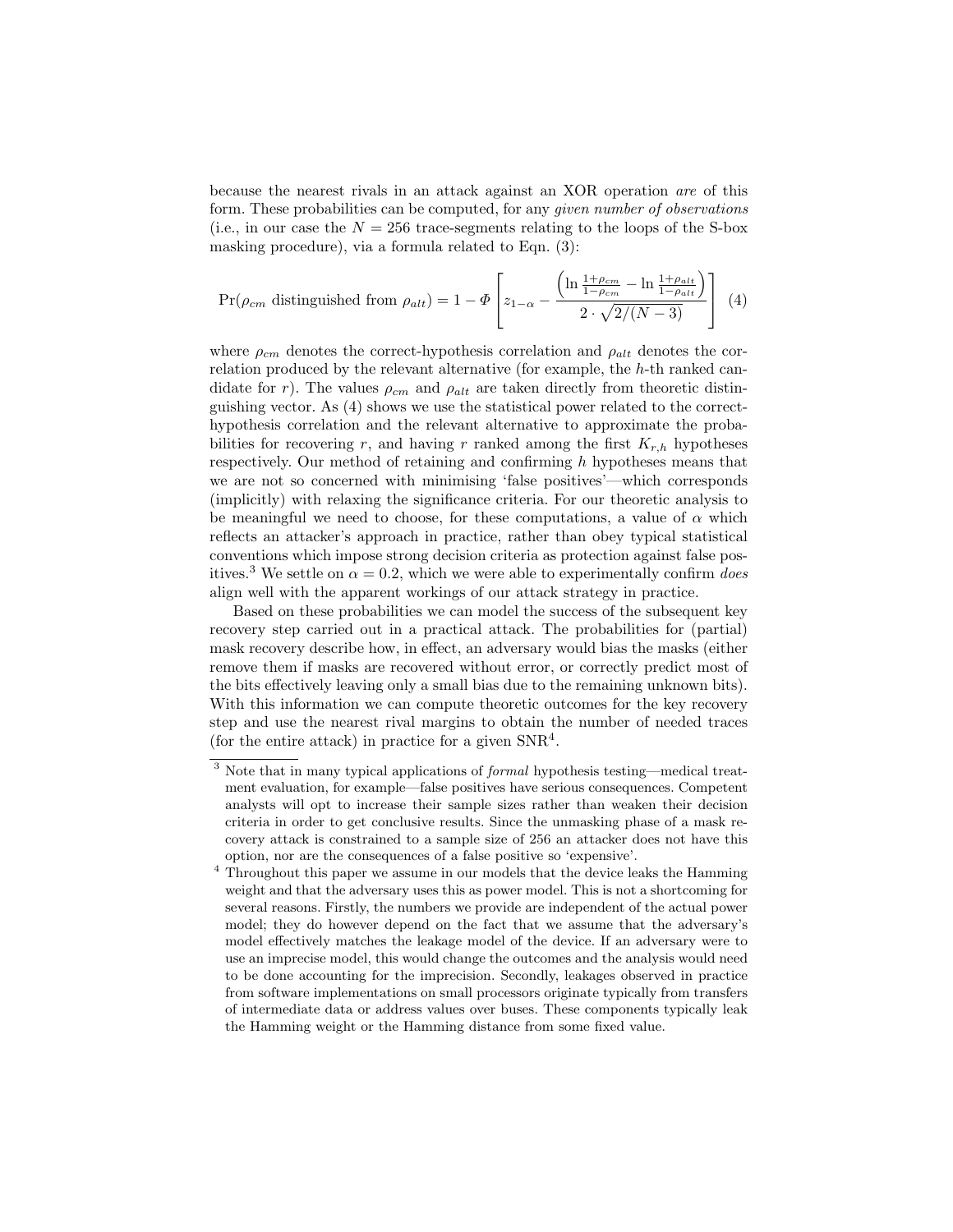Table 1. Data complexity of mask recovery attacks against a Boolean masked AES S-box (straightforward pre-computation phase).

|                                                                                              |     |     |    |              |    |                                              | $\begin{array}{ccccccccc}\n & 2^{-5} & 2^{-3} & 2^{-1} & 2^1 & 2^3 & 2^5 & 2^7 & \textbf{Pure signal}\n\end{array}$ |
|----------------------------------------------------------------------------------------------|-----|-----|----|--------------|----|----------------------------------------------|---------------------------------------------------------------------------------------------------------------------|
| S-box unmasked                                                                               |     |     |    |              |    | $29.4$ 56.9 91.2 100.0 100.0 100.0 100.0     | 100.0                                                                                                               |
| S-box partially unmasked $55.0 \quad 42.7 \quad 8.8 \quad 0.0 \quad 0.0 \quad 0.0 \quad 0.0$ |     |     |    |              |    |                                              | 0.0                                                                                                                 |
| Correct key correlation                                                                      |     |     |    |              |    | $0.123$ 0.296 0.565 0.816 0.943 0.985 0.996  | 1.000                                                                                                               |
| Nearest rival margin                                                                         |     |     |    |              |    | $ 0.100 0.241 0.459 0.663 0.766 0.800 0.809$ | 0.812                                                                                                               |
| Traces needed                                                                                | 538 | 90. | 22 | $\mathbf{8}$ | -5 |                                              |                                                                                                                     |

Table 1 lists the outcomes of these theoretic, modelled attacks for different SNRs (where  $h = 10$ ). The top line states the SNR level, increasing from high noise at the left, towards no noise on the right. The second table line then lists the percentage of masks fully recovered, and the third line lists the percentage of masks partially recovered (a single-bit error). The numbers show that, up to an SNR of two, full mask recovery is possible, but afterwards only partial recovery is possible. The precise cut-off point for full recovery is 1.897 as we determined in our theoretic model. The fourth and fifth line list then the values of the correct key correlation and the margin to the nearest rival in the key recovery step. This margin actually translates into the number of needed power traces. As the values show up to an SNR of  $2^{-1}$  the attack is basically equally effective as would be a standard DPA attack on an unprotected device.

Masking and hiding. We now investigate how the three hiding strategies we listed before impact on the effectiveness of the mask recovery attacks. We briefly describe how the countermeasures change the model we detailed before. When the starting index for the precomputation is chosen randomly, the first step of the unmasking procedure attempts to recover the index  $i$  and the address mask  $r$ , by trying each pair. In fact there is irresolvable ambiguity between two equally ranked hypotheses—the correct pair  $(r,i)$  and the shifted pair  $(r+128 \text{ mod } 256,$  $i + 128 \mod 256$ . Fortunately, this does not pose an obstacle to recovering the mask on the S-box output, as either pair will produce the same unmasked address and therefore provide the predicted values for the second stage mask recovery attack.

When the pre-computation is performed according to the ordering given by an LFSR, the LFSR function itself must be recovered, which requires more attack steps and leads to a larger aggregate loss of precision. However, it is still feasible. If the index function is of the form

$$
f: \{0,\ldots,255\} \longrightarrow \{0,\ldots,255\} : x \longmapsto (((x \oplus w) \times u) + y) \oplus z \mod 256
$$
,

then, by retaining the top h hypotheses at every step (which in practice is usually smaller than for the standard attack—we take  $h = 4$  in our analysis, to represent an attacker's response to the increased computational complexity), and using the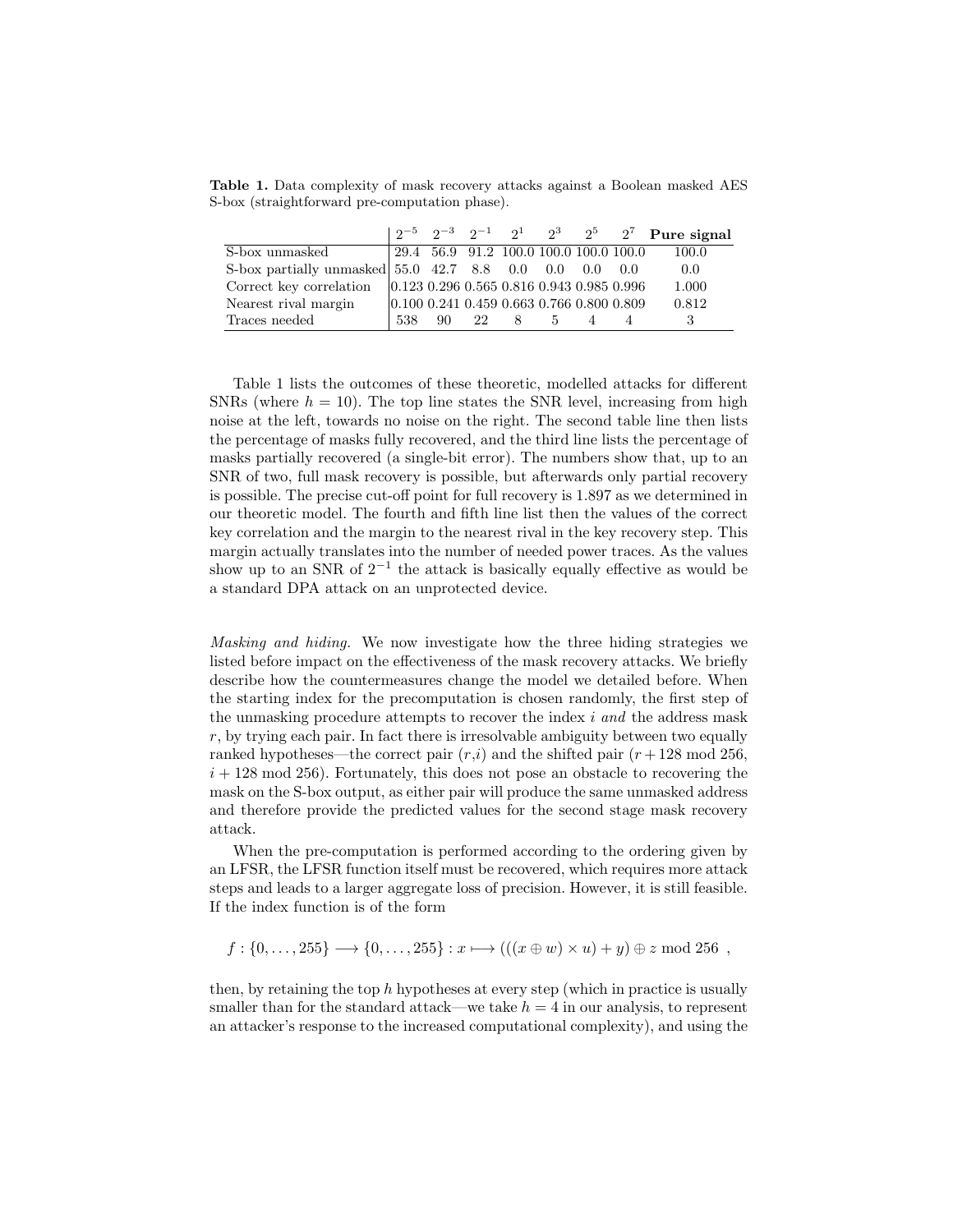following step as confirmation, we estimate the proportion unmasked as:

$$
\Pr(w \in K_{w,h}) \cdot \Pr(x \in K_{x,h}|w \text{ is known}) \cdot \Pr(y \in K_{y,h}|w, x \text{ are known})
$$

$$
\cdot \Pr(z \oplus r \in K_{z \oplus r,h}|w, x, y \text{ are known}) \cdot \Pr(s \in K_{s,1}|w, x, y, z \oplus r \text{ are known}),
$$

noting that we are unable to recover r as distinct from z, but that, for the purposes of unmasking the address, it is sufficient to recover the XOR between the two.

The theoretic analysis for attacks against the implementation which permutes the indices in aligned blocks before precomputing the masked table is slightly more complicated because one must take into account the probability of uncovering only a proportion of the columns (see Sect. 2.2 for notation). Additionally, as with the random start index variant, there remains ambiguity over the correct column and mask pair: each column hypothesis will result in a maximal peak for a certain hypothesis on the mask (From an information theoretic perspective, it is clear that we cannot expect to recover 10 bits of information from an 8-bit target value). However, all of these pairs reproduce the same (correct) 8-bit unmasked address value, and since this is what we need for the second stage output unmasking the ambiguity does not matter.

The proportion unmasked is estimated (via the Law of Total Probability<sup>5</sup>) as:

$$
\sum_{c=1}^{n} \Pr(c \text{ columns are unmasked}) \cdot \Pr(s \in K_{s,1}|c \text{ columns are unmasked})
$$
\n
$$
= \sum_{c=1}^{n} {n \choose c} \cdot \Pr(\text{column unmasked})^c \cdot (1 - \Pr(\text{column unmasked}))^{n-c}
$$
\n
$$
\cdot \Pr(s \in K_{s,1}|c \text{ columns are unmasked})
$$

Table 2 (which is laid out similarly to Table 1) presents the theoretic mask recovery rates and subsequent key recovery performance for the hiding countermeasures. The attack remains (theoretically) successful against all countermeasures, although the noise threshold at which mask recovery begins to deteriorate varies. For the randomised start index this threshold is 1.897, for the random walk it is 9.409, for the column-wise permutations it is 3.959, 9.029, and 25.260 for the 4-, 8- and 16-column variants respectively, whilst for the 32-column variant irresolvable ambiguity on some of the columns means that the masks can never be perfectly recovered, even from noise-free leakage.

#### 3.2 Affine Masking

The attack on the affine masking scheme requires the recovery of a multiplicative and a Boolean mask. As is clear from Alg. 3, we cannot recover the Boolean mask

<sup>&</sup>lt;sup>5</sup> Law of Total Probability states that if  $\{B_n : n = 1, 2, 3, ...\}$  is a finite or countably infinite partition of a sample space and each event  $B_n$  is measurable, then for any event A,  $Pr(A) = \sum_n Pr(A \cap B_n) = \sum_n Pr(A|B_n) Pr(B_n)$ .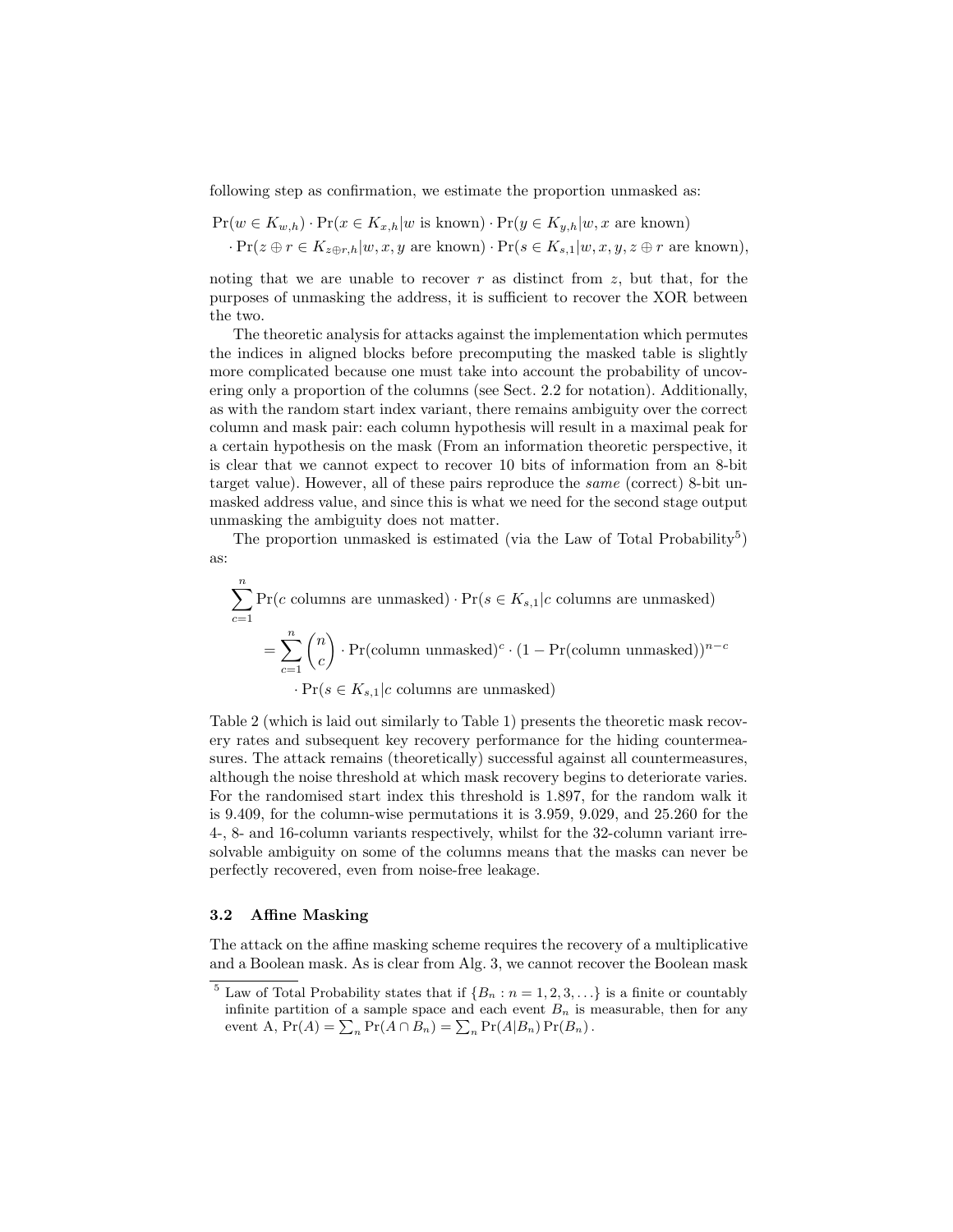Table 2. Data complexity of mask recovery attacks against a Boolean masked AES S-box with hiding countermeasures.

|                          | $2^{-5}$ | $2^{-3}$ | $2^{-1}$ | 2 <sub>1</sub>                      | $2^3\,$                 | $2^5\,$ | $2^7$          | Pure signal   |
|--------------------------|----------|----------|----------|-------------------------------------|-------------------------|---------|----------------|---------------|
| Randomised start index   |          |          |          |                                     |                         |         |                |               |
| S-box unmasked           | 20.5     | 50.1     | 91.1     |                                     | 100.0 100.0 100.0 100.0 |         |                | 100.0         |
| S-box partially unmasked | 41.1     | 41.3     | 8.9      | 0.0                                 | 0.0                     | 0.0     | 0.0            | 0.0           |
| Correct key correlation  | 0.089    |          |          | 0.270 0.564 0.816 0.943 0.985 0.996 |                         |         |                | 1.000         |
| Nearest rival margin     | 0.073    |          |          | 0.220 0.459 0.663 0.766 0.800 0.809 |                         |         |                | 0.812         |
| Traces needed            | 1024     | 109      | 22       | 8                                   | 5                       | 4       | 4              | 3             |
| Random walk (LFSR)       |          |          |          |                                     |                         |         |                |               |
| S-box unmasked           | 1.1      | 8.6      | 50.9     | 97.6                                | 100.0 100.0 100.0       |         |                | 100.0         |
| S-box partially unmasked | 3.9      | 21.0     | 40.2     | 2.4                                 | 0.0                     | 0.0     | 0.0            | 0.0           |
| Correct key correlation  | 0.01     | 0.08     | 0.47     | 0.81                                | 0.94                    | 0.98    | 1.00           | 1.00          |
| Nearest rival margin     | 0.01     | 0.07     | 0.38     | 0.66                                | 0.77                    | 0.80    | 0.81           | 0.81          |
| Traces needed            | 169275   | 1249     | 34       | 9                                   | 5                       | 4       | $\overline{4}$ | 3             |
| Permuted in 4 columns    |          |          |          |                                     |                         |         |                |               |
| S-box unmasked           | 24.1     | 42.7     |          | 87.4 100.0 100.0 100.0 100.0        |                         |         |                | 100.0         |
| S-box partially unmasked | 31.7     | 38.1     | 12.0     | 0.0                                 | 0.0                     | 0.0     | 0.0            | 0.0           |
| Correct key correlation  | 0.083    |          |          | 0.237 0.557 0.816 0.943 0.985 0.996 |                         |         |                | 1.000         |
| Nearest rival margin     | 0.068    |          |          | 0.193 0.452 0.663 0.766 0.800 0.809 |                         |         |                | 0.812         |
| Traces needed            | 1175     | 142      | 23       | 8                                   | 5                       | 4       | 4              | 3             |
| Permuted in 8 columns    |          |          |          |                                     |                         |         |                |               |
| S-box unmasked           | 23.3     | 33.0     | 65.6     | 99.5                                | 100.0 100.0 100.0       |         |                | 100.0         |
| S-box partially unmasked | 23.0     | 28.1     | 23.2     | 0.5                                 | 0.0                     | 0.0     | 0.0            | 0.0           |
| Correct key correlation  | 0.071    |          |          | 0.180 0.479 0.815 0.943 0.985 0.996 |                         |         |                | 1.000         |
| Nearest rival margin     | 0.057    |          |          | 0.146 0.389 0.662 0.766 0.800 0.809 |                         |         |                | 0.812         |
| Traces needed            | 1644     | 249      | 32       | 9                                   | 5                       | 4       | 4              | 3             |
| Permuted in 16 columns   |          |          |          |                                     |                         |         |                |               |
| S-box unmasked           | 23.3     | 28.7     | 45.3     |                                     | 86.9 100.0 100.0 100.0  |         |                | 100.0         |
| S-box partially unmasked | 18.7     | 21.0     | 22.9     | 9.0                                 | 0.0                     | 0.0     | 0.0            | 0.0           |
| Correct key correlation  | 0.065    |          |          | 0.148 0.361 0.765 0.943 0.985 0.996 |                         |         |                | 1.000         |
| Nearest rival margin     | 0.053    |          |          | 0.121 0.293 0.621 0.766 0.800 0.809 |                         |         |                | 0.812         |
| Traces needed            | 1933     | 369      | 59       | 10                                  | 5                       | 4       | $\overline{4}$ | 3             |
| Permuted in 32 columns   |          |          |          |                                     |                         |         |                |               |
| S-box unmasked           | 22.9     | 26.2     | 33.1     | 47.2                                | 75.3                    | 96.7    | 99.4           | 99.4          |
| S-box partially unmasked | 15.9     | 16.0     | 16.2     | 16.5                                | 12.2                    | 2.5     | 0.6            | $0.6^{\circ}$ |
| Correct key correlation  | 0.061    |          |          | 0.127 0.261 0.487 0.797 0.971 0.994 |                         |         |                | 0.998         |
| Nearest rival margin     | 0.049    |          |          | 0.103 0.212 0.395 0.647 0.789 0.808 |                         |         |                | 0.811         |
| Traces needed            | 2223     | 502      | 117      | 31                                  | 9                       | 4       | $\overline{4}$ | 3             |

 $r'$  without having first recovered the multiplicative mask r. But once we have recovered the Boolean mask  $r'$  we can use it to 'confirm' the correctness of the multiplicative mask r.

Masking only The strategy for recovering the multiplicative and additive components of an affine-masked S-box output is slightly different. By retaining the top  $h = 10$  (say) candidates on the multiplicative mask, then looking at the highest peak produced by the additive hypotheses for each of the 10, we hope to confirm the correct multiplicative mask at the same time as discovering the correct additive hypothesis. Because the input and output are masked with the same values we only need recover the two, e.g. by attacking the pre-computation of the affine transformation look-up table. If the outputs in the masked S-box pre-computation can be identified and targeted then the nonlinearity of the Sbox improves the recovery of the second, additive mask—otherwise the margin between the correct mask and the incorrect alternatives will be small, as always when attacking a Boolean addition. We have produced two versions of the anal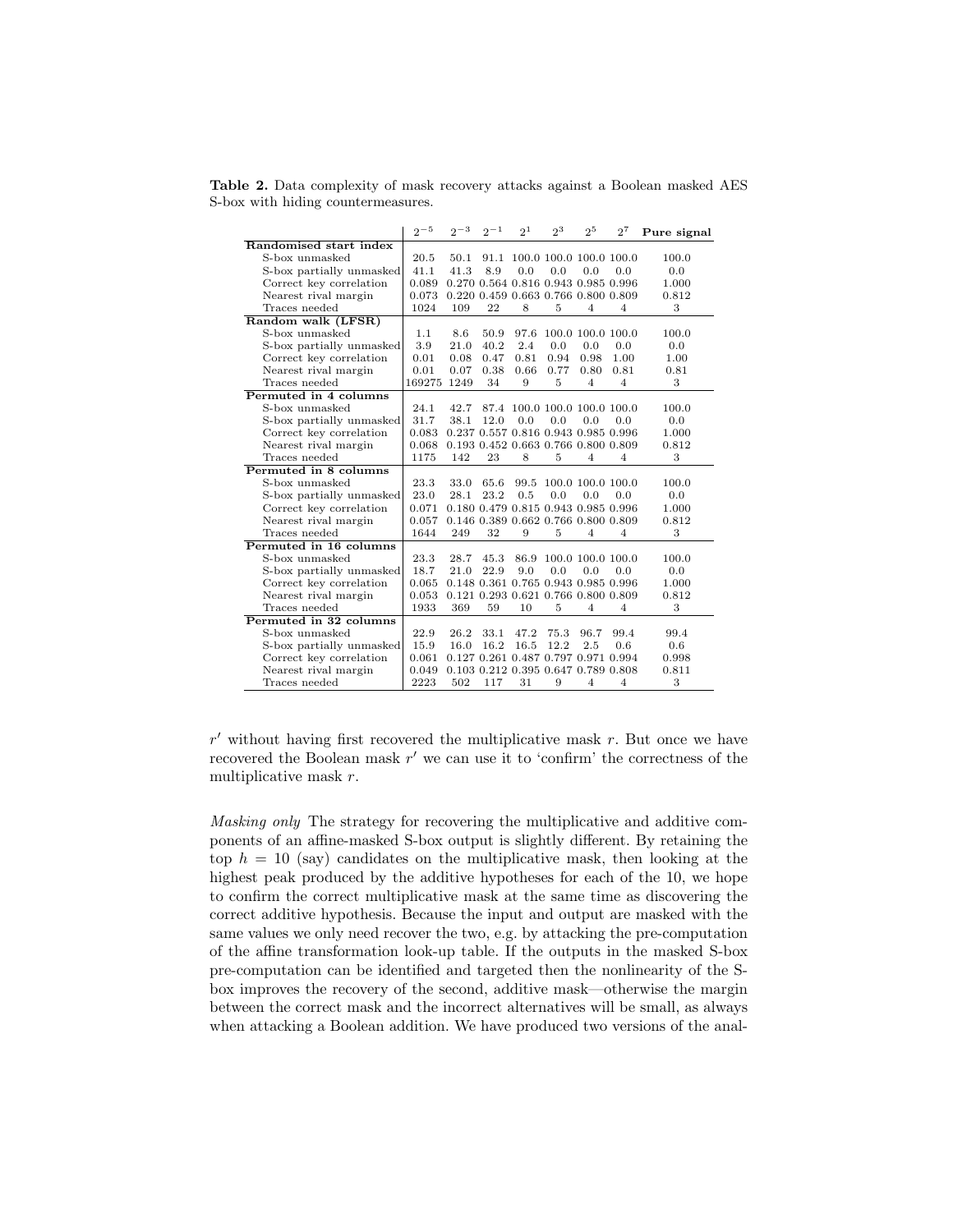ysis accordingly—one where we suppose the S-box structure may be exploited, one where we suppose it cannot. These are presented in Tab. 3, from which we see that, when the S-box nonlinearity is exploited, the affine masked table precomputation is more vulnerable to mask recovery than the Boolean masked table pre-computation (the SNR thresholds at which the mask recovery begins to degrade are 0.500 when the S-box is exploited in the mask recovery stage, and 1.897—the same as for the Boolean masking—when it is not). However, the more complex nature of the mask application means that any imperfection in the mask recovery incurs a greater penalty on the number of traces needed for the key recovery stage (compared to the attacks on Boolean masking), so that in noisy scenarios the affine scheme is the more resilient to the overall attack strategy.

Table 3. Data complexity of mask recovery attacks against an affine masked AES S-box.

|                               |      | $2^{-5}$ $2^{-3}$ $2^{-1}$ |     | 2 <sup>1</sup>                            | $2^3$ | 2 <sup>5</sup> | $2^7$ | Pure signal |
|-------------------------------|------|----------------------------|-----|-------------------------------------------|-------|----------------|-------|-------------|
| Exploiting the S-box          |      |                            |     |                                           |       |                |       |             |
| Both masks recovered          | 57.7 |                            |     | 97.4 100.0 100.0 100.0 100.0 100.0        |       |                |       | 100.0       |
| Multiplicative mask recovered | 19.6 | 2.0                        | 0.0 | 0.0                                       | 0.0   | 0.0            | 0.0   | 0.0         |
| Correct key correlation       |      |                            |     | 0.101 0.325 0.577 0.816 0.943 0.985 0.996 |       |                |       | 1.000       |
| Nearest rival margin          |      |                            |     | 0.082 0.264 0.469 0.663 0.766 0.800 0.809 |       |                |       | 0.812       |
| Traces needed                 | 804  | 74                         | 21  | 8                                         | 5     | 4              | 4     | 3           |
| Not exploiting the S-box      |      |                            |     |                                           |       |                |       |             |
| Both masks recovered          | 27.2 |                            |     | 56.3 91.2 100.0 100.0 100.0 100.0         |       |                |       | 100.0       |
| Multiplicative mask recovered | 33.7 | 32.8                       | 8.8 | 0.0                                       | 0.0   | 0.0            | 0.0   | 0.0         |
| Correct key correlation       |      |                            |     | 0.048 0.188 0.526 0.816 0.943 0.985 0.996 |       |                |       | 1.000       |
| Nearest rival margin          |      |                            |     | 0.037 0.151 0.430 0.663 0.766 0.800 0.809 |       |                |       | 0.812       |
| Traces needed                 | 3911 | 233                        | 26  | 9                                         | 5     |                |       | 3           |

Masking and hiding For the deliberately-complicated versions of the masking schemes, different problems are associated with recovering the affine transformations to those which are associated with recovering the Boolean transformations. In particular, there are far more cases where ambiguity prevents recovering the correct pairs with any confidence. In the analysis, we have generally adopted the approach that, where  $c$  candidate pairs are equally theoretically ranked, the probability of recovering the correct one is taken to be  $\frac{1}{c}$ -times the probability that the  $c$  will stand out together. That is, we cannot, except by chance, distinguish it from the others, but will be able to unmask a proportion  $(\frac{1}{c}\times\Pr(\text{top set correctly identified}))$  which will still help us in the key-recovery phase of the attack.

The permuted columns variant requires particular adaptation, as there is increasing ambiguity as the size of the permutation increases, with some even producing constant leakage by virtue of the form of the affine transformation (this does not happen with the Boolean masking). For a theoretic analysis, it is tricky in places to approximate the best that can be achieved by a canny attacker because different ways of combining the information and confirming candidate hypotheses will inevitably produce different outcomes, and it is not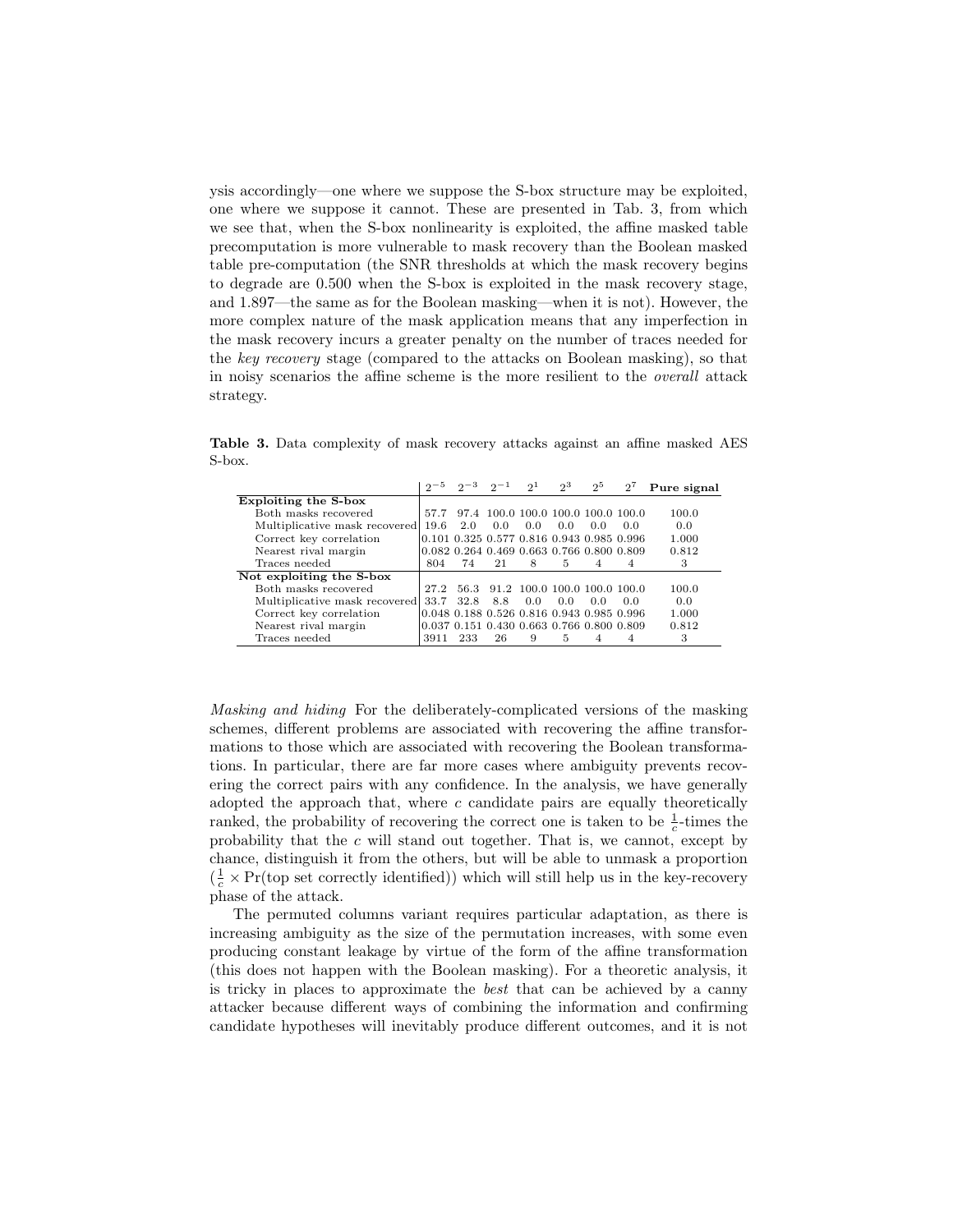possible to explore and evaluate them all. We propose a strategy whereby each column is attacked separately (searching over the column index space as well as the mask space) and then the recovered affine transformation candidates are compared over the columns to find the most likely. Accordingly, the proportion unmasked for the key-recovery stage is computed as the probability of the correct transformation achieving a majority vote.

The results corresponding to the modelling of these attacks can be found in Tab. 6 and Tab. 7 of App. A. Essentially, they show that the attacks are less efficient than on the Boolean scheme, but that we can still expect them to succeed for realistic platforms (they work for very low SNRs).

## 4 Theory put to Practice

To gain some insight into the practical effectiveness of such attacks we performed some of them on two platforms, an 8-bit and a 32-bit microprocessor. The 8-bit microprocessor was an AT89S5253, which has an 8051 architecture. In this case acquisitions were taken with a sampling rate of 500 MS/s and a clock speed of 11 MHz. No filtering was conducted since this did not have any impact on the SNR. The 32-bit microprocessor was an ARM7TDMI microprocessor, where acquisitions were taken with a sampling rate of 200 MS/s and a clock speed of 7.3728 MHz. These acquisitions were filtered using a low-pass filter with a corner frequency at 7.3728 MHz to improved the SNR.

The SNR (as defined by Mangard et al. [9]) of these two setups is rather different: the 8-bit controller features a very strong signal such that the overall SNR is about 22, whereas the 32-bit processor only delivers an SNR of 0.54.

Boolean masking requires a simple precomputation as described in Alg. 1 and Alg. 2 resp. As these algorithms suggest, one can see distinct patterns corresponding to the 256 loops when inspecting power traces corresponding to the execution of these algorithm on a device<sup>6</sup>. This is demonstrated in Fig. 1 where the rounds of Alg. 1 are clearly visible.

Our experiments showed that on both platforms mask recovery worked almost perfectly. To provide some meaningful and statistically sound numbers we repeated the experiment 1000 times with different masks and produced the results shown in Tab. 4. These numbers give the error rates for recovering the masks  $r$  and s in Alg. 1, and show clearly that for both platforms the fact that we have 256 traces available is sufficient to recover the masks even with the relatively poor SNR of the 32-bit platform. Note that proportions of data masks recovered with zero-bit errors correspond to the first row of Tab. 1 ("S-box un-masked"), while the proportions recovered with one-bit errors relate to the second row ("Sbox partially un-masked"). The SNRs of the two devices mean that both can be expected to lead to almost perfect mask recovery (as indicated by the first two rows in Tab. 1), which is reflected in our practical experiments. Some results of the AT89 attacks are somewhat peculiar: we consistently observed a single

 $6$  The practical attacks applied to an implementation of second-order Boolean masking.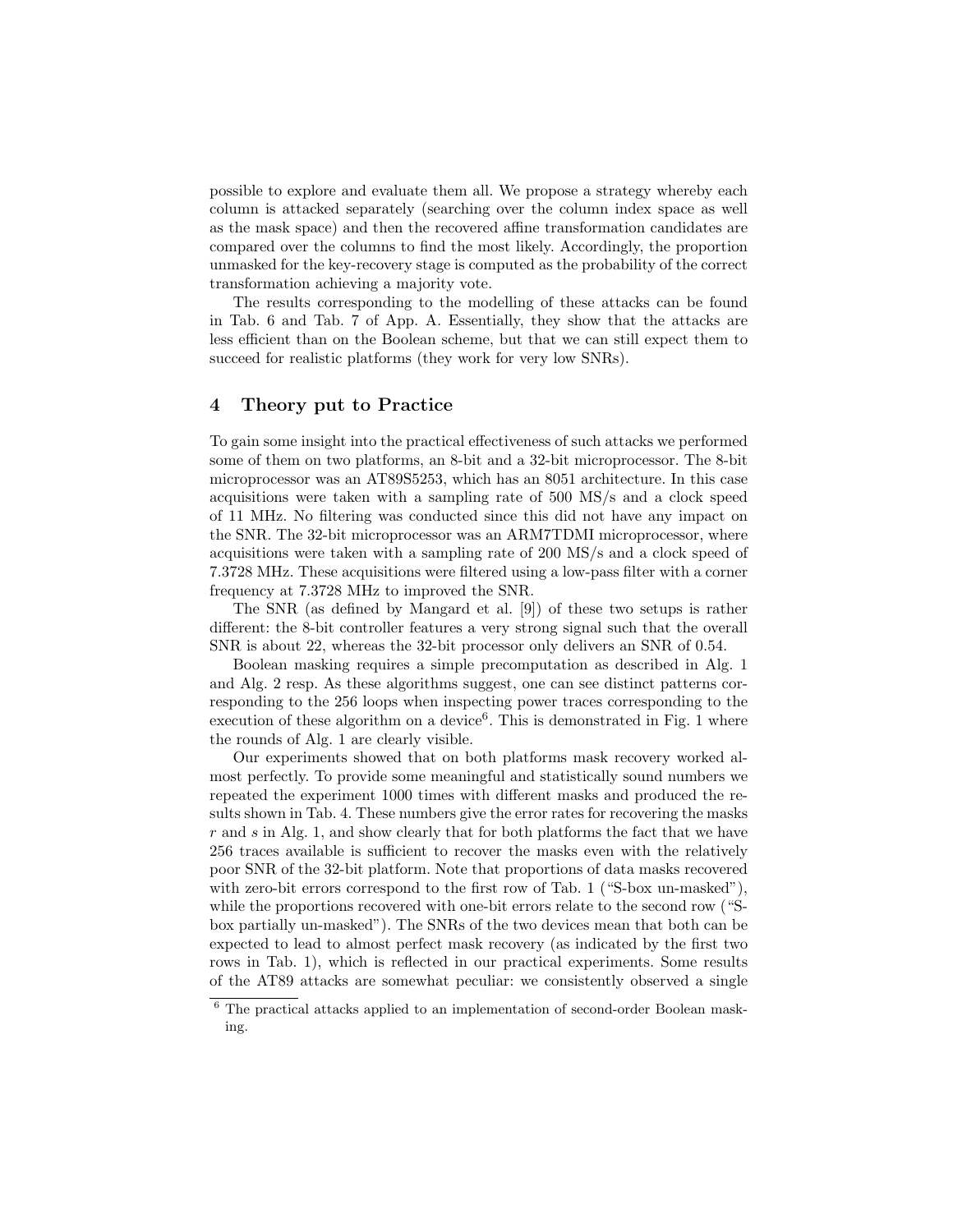

Fig. 1. The above traces show the instantaneous power consumption during the first ten rounds of Alg. 1. The left trace corresponds to the AT89 microprocessor and the right traces to the ARM microprocessor. The power consumption showing the individual rounds are delimited by dashed lines.

bit error in the recovered data masks (but not always for the same bit). We are currently unable to explain this behavior in any satisfying way.

Table 4. The error rates for identifying masks for implementations of Boolean masking.

|                 | Address Mask |  |  |  |                                                                                |  | Data Mask |  |                                                |       |  |  |
|-----------------|--------------|--|--|--|--------------------------------------------------------------------------------|--|-----------|--|------------------------------------------------|-------|--|--|
| Error<br>(bits) |              |  |  |  |                                                                                |  |           |  |                                                |       |  |  |
| <b>ARM</b>      |              |  |  |  | $0.99$ $ 0.0012 0.0020 0.00075 0.00020 $ $0.92$ $ 0.075 0.0030 0.00075 0.0029$ |  |           |  |                                                |       |  |  |
| AT89            |              |  |  |  | $0.98$ $ 0.0081 0.0079 0.0067$ $ 0.00010 $                                     |  |           |  | $\mid$ 0.98 $\mid$ 0.0027 $\mid$ 0.0047 $\mid$ | 0.015 |  |  |

The introduction of simple hiding strategies has almost no impact, only a sufficiently strong permutation starts to degrade the attack performance in practice. We show some more results giving the error rates for data mask recovery for the ARM7 platform in Tab. 5. The numbers indicate that, as the size of the permutation increases, the distribution of the error rate approaches a binomial distribution where one would not be able to conduct an attack. All the permutation lengths tested would lead to a viable attack, we refer the reader to Mangard et al. [9] for a description of how to compute the number of traces required to conduct an attack.

# 5 Conclusion

Masking schemes are popular in the literature, as indicated by the large number of publications in this area. Claims about the security of these schemes are typically supported by evaluation with regards to what (higher) order DPA attacks they can resist, but no focus has yet been put on scrutinising the practically inevitable precomputation of masked tables.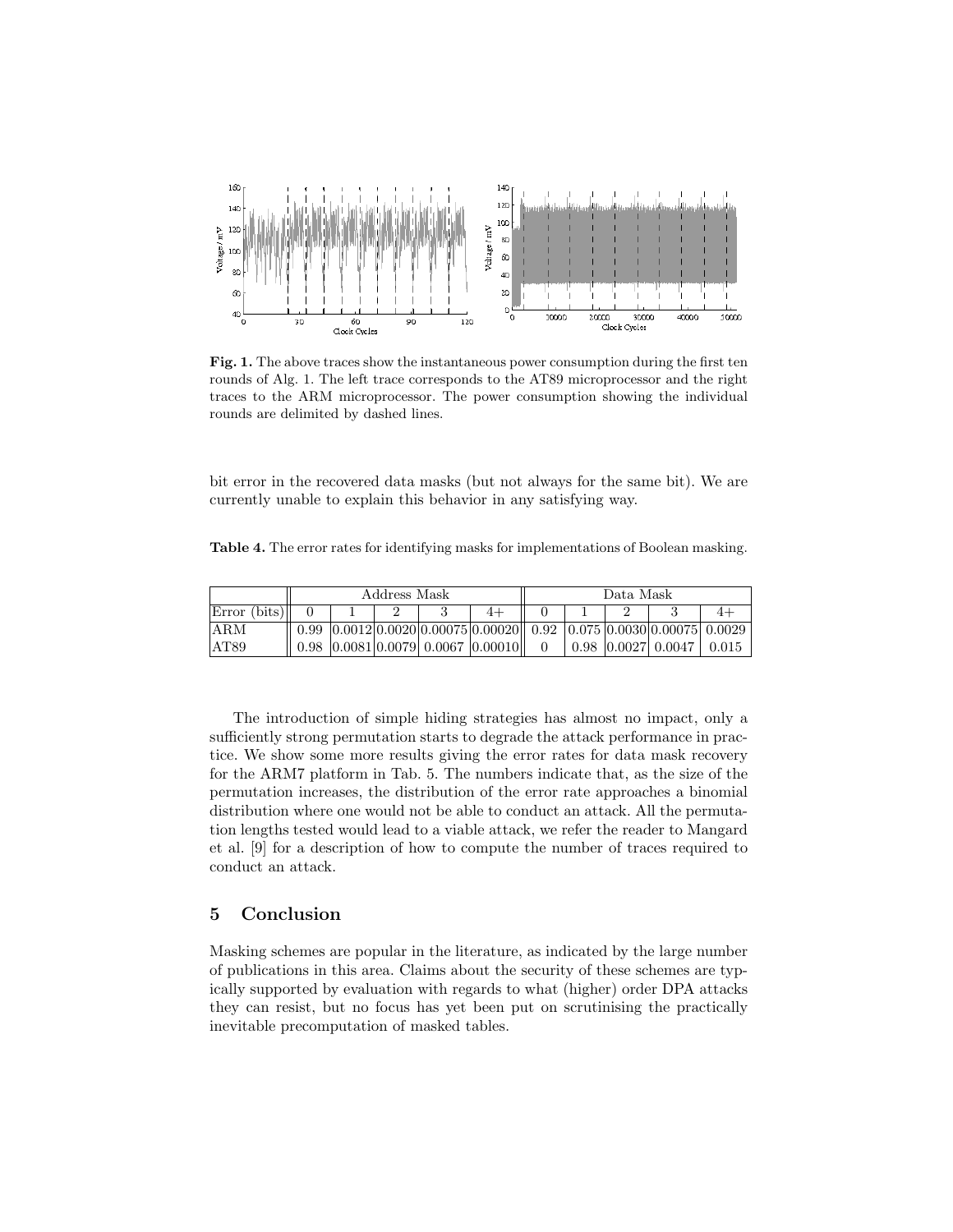|              |       | Data Mask, ARM<br>3<br>$\overline{2}$<br>5<br>4<br>$0.035   0.0040   0.0060   0.0080   0.0030  $<br>10.00101<br>$\Omega$<br>$\theta$<br>$0.011   0.0070   0.0040   0.0020   0.0010  $<br>0.52<br>0.11 |                         |       |      |                                     |       |                    |                    |
|--------------|-------|-------------------------------------------------------------------------------------------------------------------------------------------------------------------------------------------------------|-------------------------|-------|------|-------------------------------------|-------|--------------------|--------------------|
| Error (bits) |       |                                                                                                                                                                                                       |                         |       |      |                                     |       |                    |                    |
| RSI          | 0.94  |                                                                                                                                                                                                       |                         |       |      |                                     |       |                    |                    |
| Random walk  | 0.35  |                                                                                                                                                                                                       |                         |       |      |                                     |       |                    |                    |
| $\rm Random$ |       |                                                                                                                                                                                                       |                         |       |      |                                     |       |                    |                    |
| Permutation: |       |                                                                                                                                                                                                       |                         |       |      |                                     |       |                    |                    |
| $n=4$        | 0.84  |                                                                                                                                                                                                       | $0.093 \mid 0.017 \mid$ | 0.016 |      | $0.013 \mid 0.012 \mid 0.0070 \mid$ |       | $\Omega$           |                    |
| $n=8$        | 0.47  | 0.15                                                                                                                                                                                                  | 0.11                    | 0.066 | 0.10 | 0.061                               |       | $0.030$ $ 0.0070 $ |                    |
| $n=16$       | 0.064 | 0.11                                                                                                                                                                                                  | 0.19                    | 0.23  | 0.21 | 0.12                                | 0.065 |                    | $0.015$ $ 0.0020 $ |
| $n=32$       | 0.011 | 0.052                                                                                                                                                                                                 | 0.13                    | 0.25  | 0.27 | 0.19                                | 0.081 |                    | $0.015$ $ 0.0020 $ |

Table 5. Error rates for Boolean Masking using different hiding strategies.

After explaining, for the most common and practically relevant masking approaches, how to randomize the precomputation step, we analyze the security of the resulting implementations using both a theoretic approach and practical implementations. For the theoretic analysis we explain how to model our attacks and what this allows us to conclude about the percentage of masks recovered, nearest rival margins and hence the number of needed power traces for different SNRs. This analysis is generic and to some extent independent of the power model (it can be adapted to incorporate other models).

These theoretic results indicate that our attacks are likely to work in practice, since we see good theoretic results even for low SNRs (with the exception of the largest permutation). In the penultimate section of this paper we showed results of actual attacks on two platforms. They tally with our theoretic outcomes and hence confirm that our attacks are indeed highly relevant and applicable to practice. Without much effort we can break any of the implementations employing masking and hiding in the precomputation.

Our results provide both a warning and some guidance. The warning is that, without substantial extra effort to secure the computation of masked tables, this operation will most likely leak the masks and hence render the masking of the round function pointless. The guidance that we can give is with regards to the SNR that needs to be achieved for the discussed randomisation strategies to have some impact. Even if the device SNR itself is fixed, one can attempt to use dummy instructions (bearing recent results in mind [12]) to lower the SNR by desynchronising the loops in the precomputation. Given that the discussed randomisation strategies themselves lead to a significant performance penalty (more randomness required, increased effort in computing data and address values), a further performance loss might however be unacceptable in practical applications. Our final conclusion is hence rather pessimistic: precisely for the devices in which masking seems an inescapable necessity, the computation of masked tables will most likely render the scheme insecure.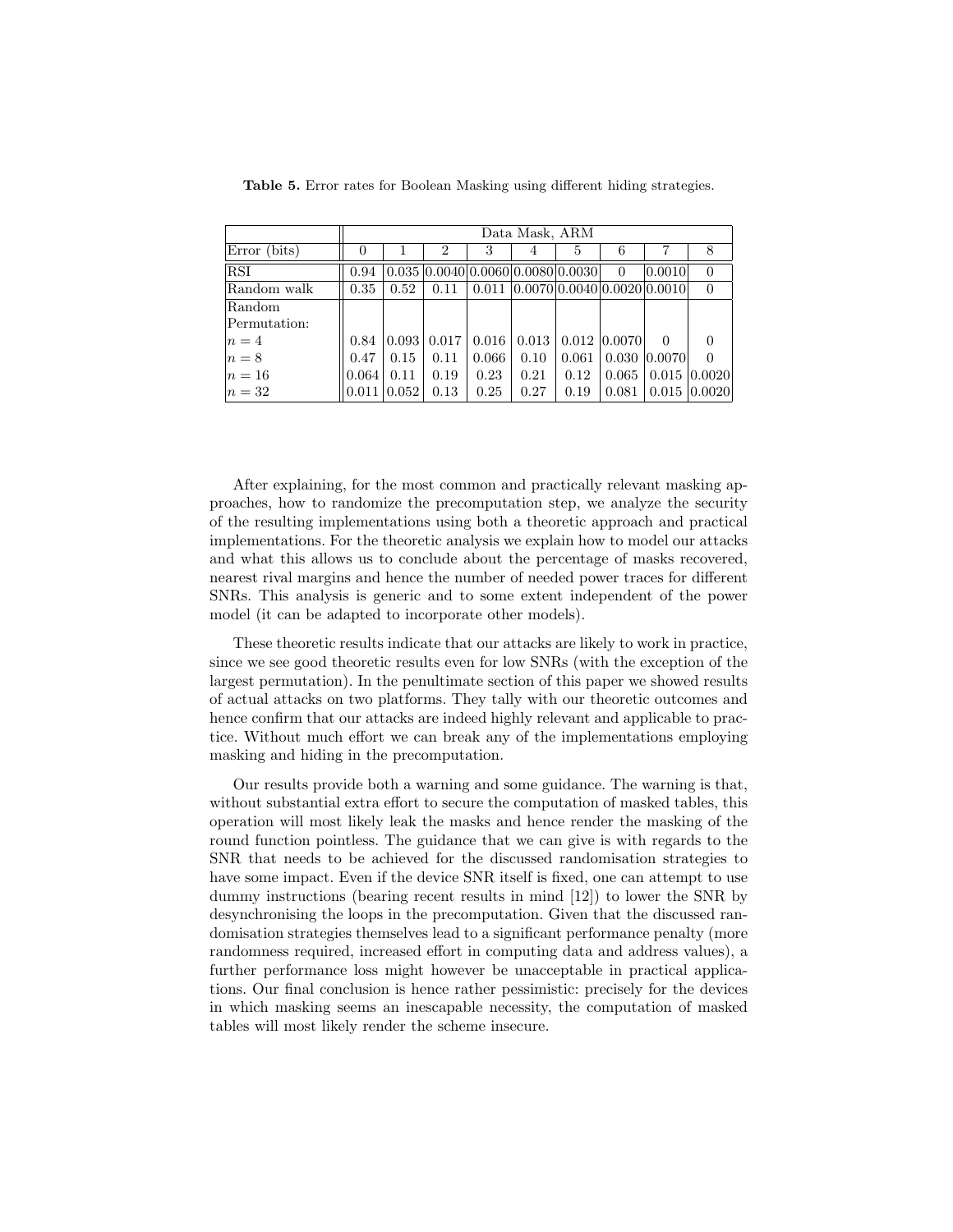#### Acknowledgments

The work described in this paper has also been supported in part the European Commission through the ICT Programme under Contract ICT-2007-216676 ECRYPT II and the EPSRC via grant EP/I005226/1.

## References

- 1. Akkar, M., Giraud, C.: An implementation of DES and AES, secure against some attacks. In: CHES 2001. Volume 2162 of LNCS., Springer (2001) 309–318
- 2. Rivain, M., Dottax, E., Prouff, E.: Block ciphers implementations provably secure against second order side channel analysis. In: FSE 2008. Volume 5086 of LNCS., Springer (2008) 127–143
- 3. Fumaroli, G., Martinelli, A., Prouff, E., Rivain, M.: Affine masking against higherorder side channel analysis. In: SAC 2010. Volume 6544 of LNCS., Springer (2011) 262–280
- 4. Ishai, Y., Sahai, A., Wagner, D.: Private circuits: Securing hardware against probing attacks. In: CRYPTO 2003. Volume 2729 of LNCS., Springer (2003) 463–481
- 5. Rivain, M., Prouff, E.: Provably secure higher-order masking of AES. In: CHES 2010. Volume 6225 of LNCS., Springer (2010) 413–427
- 6. Kim, H., Hong, S., Lim, J.: A fast and provably secure higher-order masking of AES S-box. In: CHES 2011. Volume 6917 of LNCS., Springer (2011) 95–107
- 7. Pan, J., den Hartog, J.I., Lu, J.: You cannot hide behind the mask: Power analysis on a provably secure S-box implementations. In: WISA 2009. Volume 5932 of LNCS., Springer (2009) 178–192
- 8. Whitnall, C., Oswald, E.: A fair evaluation framework for comparing side-channel distinguishers. Journal of Cryptographic Engineering 1(2) (2011) 145–160
- 9. Mangard, S., Oswald, E., Popp, T.: Power Analysis Attacks: Revealing the Secrets of Smart Cards. Springer-Verlag (2007)
- 10. Chari, S., Jutla, C.S., Rao, J.R., Rohatgi, P.: Towards sound approaches to counteract power-analysis attacks. In: CRYPTO '99. Volume 1666 of LNCS., Springer (1999) 398–412
- 11. Genelle, L., Prouff, E., Quisquater, M.: Thwarting higher-order side channel analysis with additive and multiplicative maskings. In: CHES 2011. Volume 6917 of LNCS., Springer (2011) 240–255
- 12. Durvaux, F., Renauld, M., Standaert, F.X., Oldenzeel, L.V.O.T., Veyrat-Charvillon, N.: Efficient removal of random delays from embedded software implementations using hidden markov models. In: CARDIS 2012. (2012) to appear.
- 13. Herbst, C., Oswald, E., Mangard, S.: An AES smart card implementation resistant to power analysis attacks. In: ACNS 2006. Volume 3989 of LNCS., Springer (2006) 239–252
- 14. Naccache, D., Nguyen, P.Q., Tunstall, M., Whelan, C.: Experimenting with faults, lattices and the DSA. In: PKC 2005. Volume 3386 of LNCS., Springer (2005) 16–28
- 15. Knuth, D.: The Art of Computer Programming. 3rd edn. Volume 2. Addison– Wesley (1998)
- 16. Mangard, S., Oswald, E., Standaert, F.X.: One for all—all for one: Unifying standard DPA attacks. IET Information Security 5(2) (2011) 100–119

### A Tables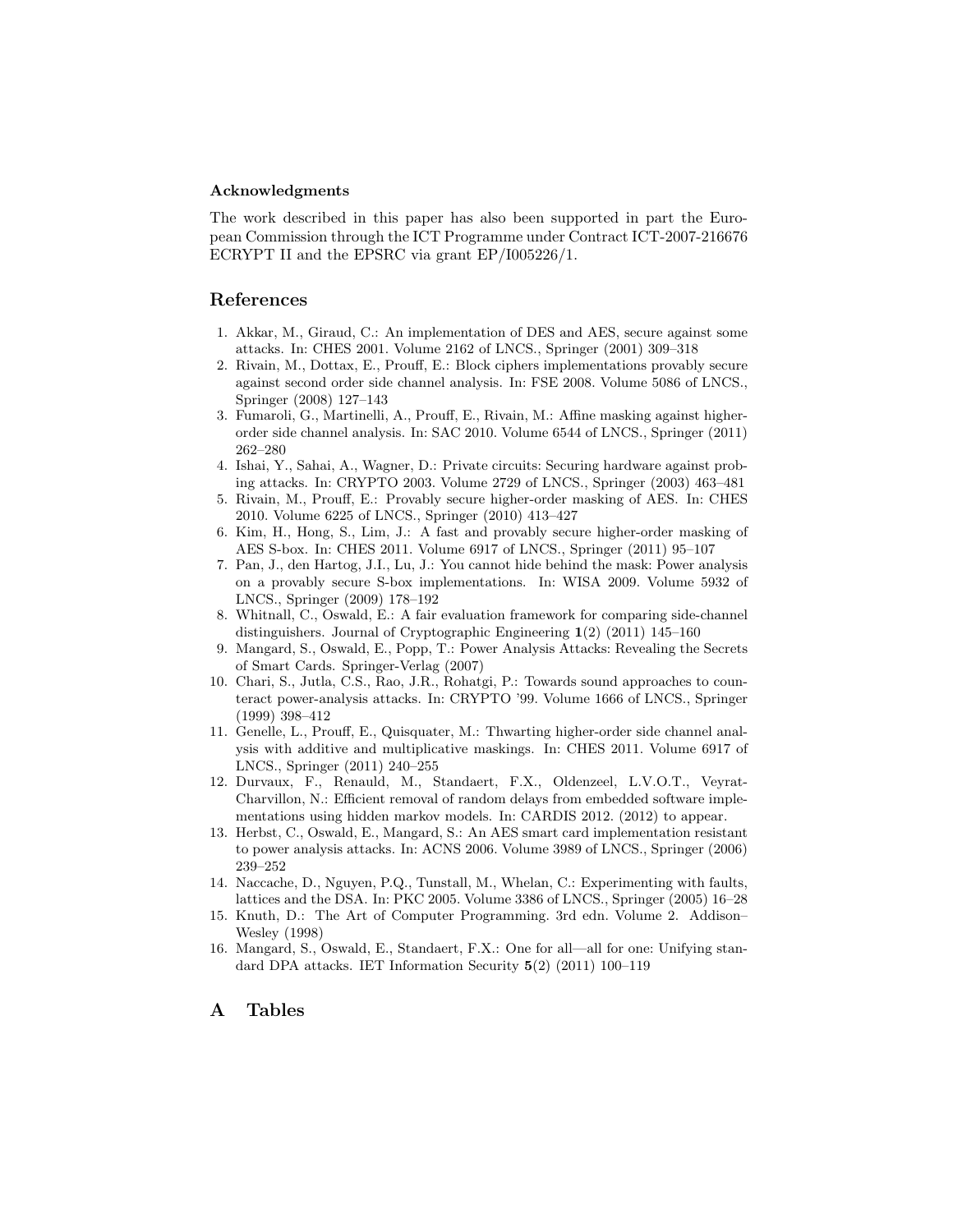|                               | $2^{-5}$      | $2^{-3}$                 | $2^{-1}$                              | $2^1$     | $2^3$                                                                         | 2 <sup>5</sup> | $2^7$ | Pure signal |
|-------------------------------|---------------|--------------------------|---------------------------------------|-----------|-------------------------------------------------------------------------------|----------------|-------|-------------|
| Randomised start index (0.73) |               |                          |                                       |           |                                                                               |                |       |             |
| Both masks recovered          | 42.3          | 85.1                     | 99.9                                  | 100.      | 100.                                                                          | 100.           | 100.  | 100.        |
| Multiplicative mask recovered | 26.7          | 11.2                     | 0.111                                 | 2.36e-010 | 0.000                                                                         | 0.000          | 0.000 | 0.000       |
| Correct key correlation       | 0.0743        | 0.284                    | 0.577                                 | 0.816     | 0.943                                                                         | 0.985          | 0.996 | 1.00        |
| Nearest rival margin          | 0.0594        | 0.232                    | 0.469                                 | 0.663     | 0.766                                                                         | 0.800          | 0.809 | 0.812       |
| Traces needed                 | $1.53e + 003$ | 96.8                     | 21.0                                  | 8.50      | 5.16                                                                          | 4.07           | 3.63  | 3.02        |
| Random walk (LFSR) (4.49)     |               |                          |                                       |           |                                                                               |                |       |             |
| Both masks recovered          | 0.380         | 4.81                     | 46.5                                  | 97.6      | 100.                                                                          | 100.           | 100.  | 100.        |
| Multiplicative mask recovered | 0.632         | 5.02                     | 24.9                                  | 2.39      | 3.30e-007                                                                     | 0.000          | 0.000 | 0.000       |
| Correct key correlation       | 0.00149       | 0.0286                   | 0.376                                 | 0.811     | 0.943                                                                         | 0.985          | 0.996 | 1.00        |
| Nearest rival margin          | 0.00121       | 0.0232                   | 0.306                                 | 0.659     | 0.766                                                                         | 0.800          | 0.809 | 0.812       |
| Traces needed                 |               | $3.71e+006$ $1.00e+004$  | 54.2                                  | 8.67      | 5.16                                                                          | 4.07           | 3.63  | 3.02        |
| Permuted in 4 columns (NA)    |               |                          |                                       |           |                                                                               |                |       |             |
| Both masks recovered          | 8.86          | 39.2                     | 92.6                                  | 98.4      | 98.4                                                                          | 98.4           | 98.4  | 98.4        |
| Multiplicative mask uncovered | 32.3          | 35.4                     | 6.85                                  | 1.58      | 1.57                                                                          | 1.57           | 1.57  | 1.57        |
| Correct key correlation       | 0.0576        | 0.219                    | 0.564                                 | 0.813     | 0.939                                                                         | 0.981          | 0.992 | 0.996       |
| Nearest rival margin          | 0.0468        | 0.178                    | 0.458                                 | 0.661     | 0.763                                                                         | 0.797          | 0.806 | 0.809       |
| Traces needed                 | $2.47e + 003$ | 167                      | 22.1                                  | 8.6       | 5.24                                                                          | 4.19           | 3.81  | 3.63        |
| Permuted in 8 columns (NA)    |               |                          |                                       |           |                                                                               |                |       |             |
| Both masks recovered          | 0.125         | 1.29                     | 24.2                                  | 89.5      | 95.6                                                                          | 95.7           | 95.7  | 95.7        |
| Multiplicative mask uncovered | 12.3          | 24.3                     | 47.8                                  | 10.3      | 4.35                                                                          | 4.32           | 4.32  | 4.32        |
| Correct key correlation       | 0.0162        | 0.0651                   | 0.347                                 | 0.794     | 0.933                                                                         | 0.974          | 0.985 | 0.989       |
| Nearest rival margin          | 0.0132        | 0.0529                   | 0.282                                 | 0.646     | 0.758                                                                         | 0.791          | 0.801 | 0.804       |
| Traces needed                 |               | $3.12e+004$ 1.93e $+003$ | 64.6                                  | 9.21      | 5.4                                                                           | 4.38           | 4.05  | 3.92        |
| Permuted in 16 columns (NA)   |               |                          |                                       |           |                                                                               |                |       |             |
| Both masks recovered          | 1.16e-005     | 0.000135                 | 0.0116                                | 4.96      | 81                                                                            | 96.1           | 96.4  | 96.4        |
| Multiplicative mask uncovered | 0.857         | 1.66                     | 6.05                                  | 41.5      | 18.8                                                                          | 3.95           | 3.61  | 3.61        |
| Correct key correlation       | 0.00112       | 0.00414                  | 0.0263                                | 0.294     | 0.897                                                                         | 0.975          | 0.987 | 0.991       |
| Nearest rival margin          | 0.000909      | 0.00337                  | 0.0214                                | 0.239     | 0.728                                                                         | 0.792          | 0.802 | 0.805       |
| Traces needed                 |               |                          | $6.55e+006$ 4.78e $+005$ 1.19e $+004$ | 90.9      | 6.28                                                                          | 4.35           | 3.99  | 3.86        |
| Permuted in 32 columns (NA)   |               |                          |                                       |           |                                                                               |                |       |             |
| Both masks recovered          | $1.49e-014$   | 7.11e-014                | 1.99e-012                             | 2.1e-009  | 7.97e-005                                                                     | 0.775          | 35.7  | 76.1        |
| Multiplicative mask uncovered | 0.000117      | 0.000145                 | 0.000248                              | 0.00111   | 0.0443                                                                        | 4.98           | 29    | 17          |
| Correct key correlation       | $1.52e-007$   | 3.64e-007                | 1.07e-006                             | 6.79e-006 | 0.000314                                                                      | 0.0444         | 0.572 | 0.889       |
| Nearest rival margin          | $1.24e-007$   | 2.96e-007                | 8.72e-007                             | 5.52e-006 | 0.000255                                                                      | 0.0361         | 0.465 | 0.722       |
| Traces needed                 |               |                          |                                       |           | $3.54e+014$ $6.2e+013$ $7.11e+012$ $1.78e+011$ $8.32e+007$ $4.16e+003$ $21.3$ |                |       | 6.47        |

Table 6. Data complexity of mask recovery attacks against an affine masked AES S-box with hiding countermeasures, when thenonlinearity of the S-box is exploited in the mask-recovery stage. (SNR thresholds of degradation—where applicable—in parentheses).